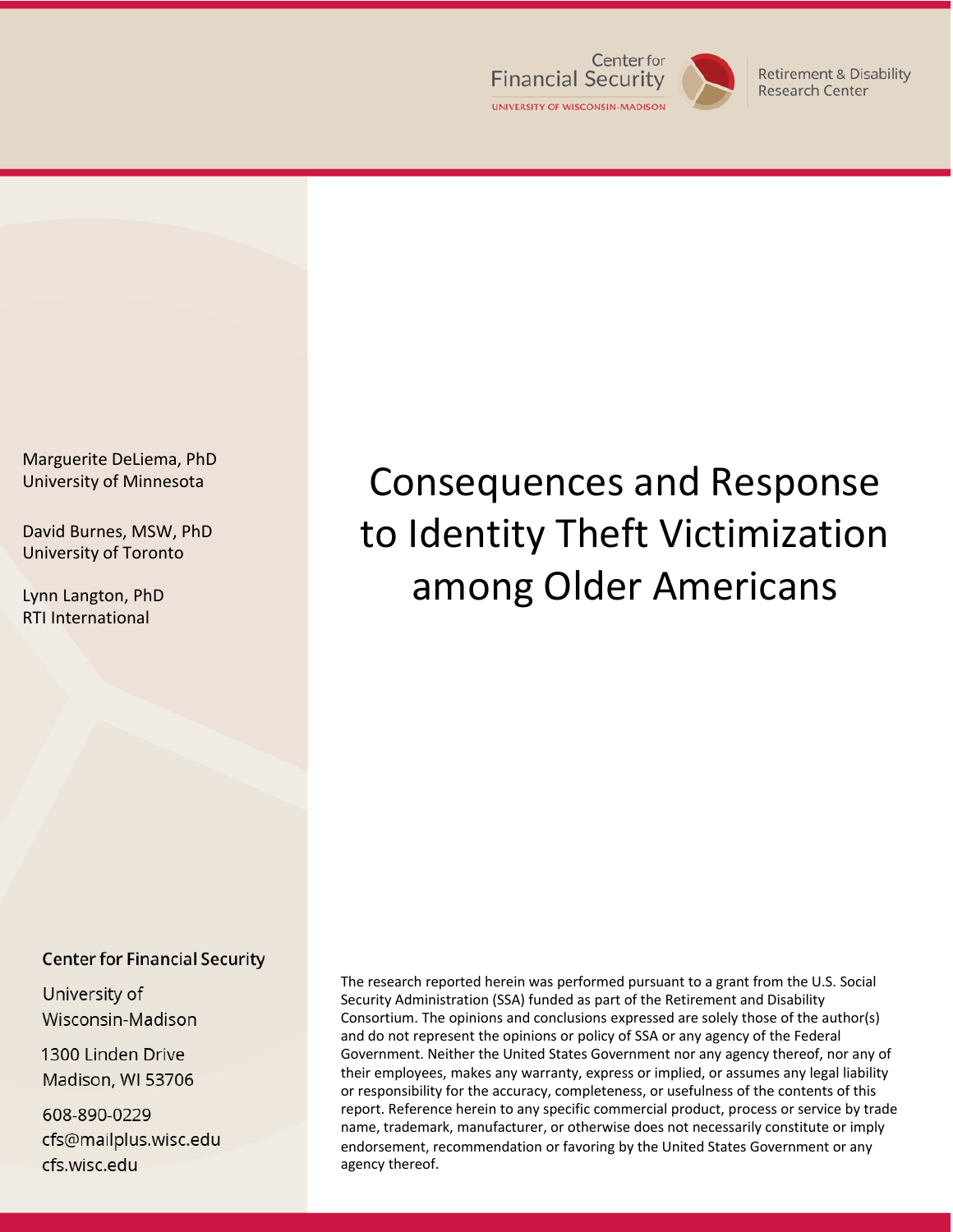## **Abstract**

Society's growing reliance on technology to transfer private information has created more opportunities for identity thieves to access personal data. Research on identity theft, specifically among older adults, is virtually nonexistent, yet research on victims of all ages indicates a positive association between older age and more severe economic and psychological consequences. Using data on victims ages 65 and older from the 2016 and 2018 National Crime Victimization Survey Identity Theft Supplement, this study examines how socioeconomic status, demographic characteristics, and incident-specific factors relate to how much money is stolen, the likelihood of experiencing out-of-pocket costs, emotional distress, and reporting identity theft. Older adults with incomes at or below 150 percent of the federal poverty level (FPL) were between two and three times as likely to suffer out-ofpocket costs relative to those at more than 500 percent FPL. Female victims were 74 percent more likely to feel distressed by the incident, as were those who suffered out-of-pocket costs and had more money stolen. Experiencing subsequent problems with friends and family members following identity theft was significantly associated with emotional distress but negatively associated with reporting to law enforcement. Results indicate that emotional distress and reporting decisions are driven largely by the financial severity of the incident and the duration of misuse, and less by socioeconomic and race characteristics. Greater advocacy and psychological support are needed to help vulnerable older adults recover from identity crimes, particularly those who experience more severe or prolonged incidents of identity misuse.

*Keywords*: Identity theft, victimization, emotional distress, socioeconomic status, identity misuse, financial crime

*JEL Keywords:* Behavioral finance; welfare, well-being, and poverty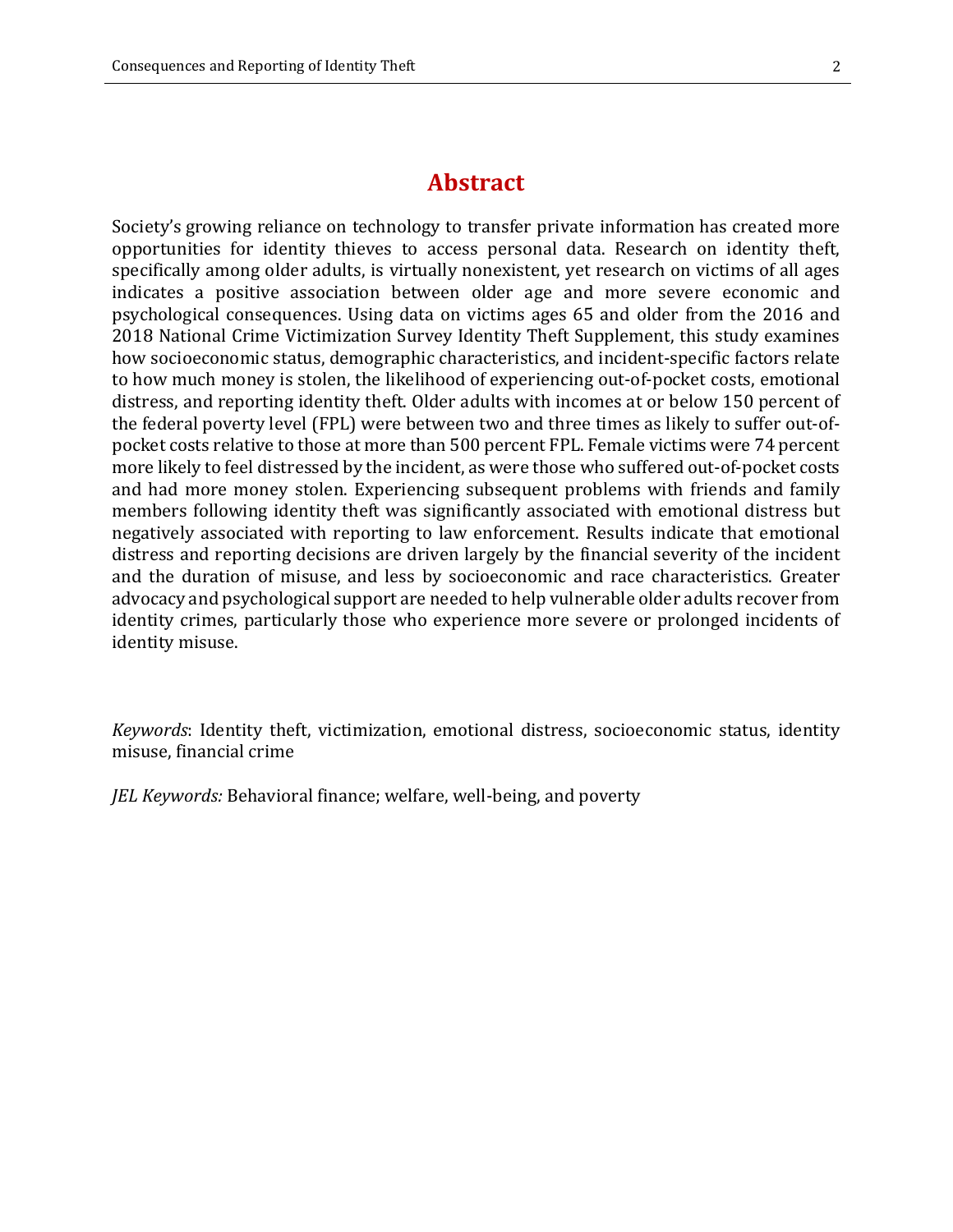## **Introduction**

There is a growing body of research on the predictors and consequences of financial victimization of older adults. Existing research focuses primarily on two types of victimization— *financial abuse/exploitation*, a form of elder abuse in which the perpetrator occupies a position of expected trust like a friend, family member, or caregiver (Hall, Karch, & Crosby, 2016); and *financial fraud and scams,* where a stranger uses false promises or fabricated threats to deceive the victim into paying money (DeLiema, 2018). Limited research to date has examined the impact of a third form of financial victimization – *identity theft* – on older adults, despite the increasing prevalence of this serious crime (Harrell, 2019).

Identity theft is the intentional, unauthorized use of a person's identifying information for unlawful purposes (Federal Trade Commission, 1998). It includes infiltration into a person's existing accounts, using a person's identity to open new accounts, and using personal information to obtain instrumental goods and services such as healthcare and public benefits (Harrell, 2019). Similar to financial fraud, the vast majority of identity theft victims do not have a pre-existing personal relationship with the perpetrator. Yet unlike fraud, most incidents do not involve a direct exchange of information or payment. Rather, identifying information is taken and used without the victim's knowledge or consent, such as through a data breach or malware attack.

Prior research demonstrates that victims experience severe monetary and nonmonetary consequences following financial victimization. Longitudinal research has demonstrated that elder mistreatment, including financial exploitation, is associated with increased risks of poor mental and physical health outcomes (Acierno et al, 2017), hospitalization (Dong & Simon, 2013), and mortality (Lachs et al., 1998). Fraud victims report feeling embarrassed and ashamed, angry, stressed, and anxious, with some reporting depression and strained relationships with family and friends (Button, Lewis, & Tapley, 2014; FINRA Foundation, 2015). Sharp and colleagues (2003) found that maladaptive psychological and somatic symptoms increased post- identity theft victimization.

Negative outcomes may be more prevalent and severe among older retired victims who lack employment opportunities to make up for their losses, or who are unable to navigate the process of resolving the incident with financial institutions or reporting to appropriate agencies. Additionally, because older generations have relatively greater wealth than younger generations (Gale, et al., 2020), they may experience higher levels of theft. Indeed, consumer fraud reports indicate that adults in their 80's experience three to four times higher median losses per scam (\$1,600) than adults ages 20 to 49 (FTC, 2020).

Using data from the 2012 and 2014 National Crime Victimization Survey (NCVS) Identity Theft Supplement (ITS), Burnes, DeLiema, and Langton (2020) showed that Baby Boomers were significantly more likely than Millennials to be victims of identity theft and that the risk of victimization by existing account identity theft increased with income. Results from the most recent 2016 ITS show that older adults suffered an estimated \$2.5 billion in financial losses (Harrell, 2019). Higher-income individuals have more assets and higher credit limits. They may have more financial and other types of accounts. Therefore, we predict that: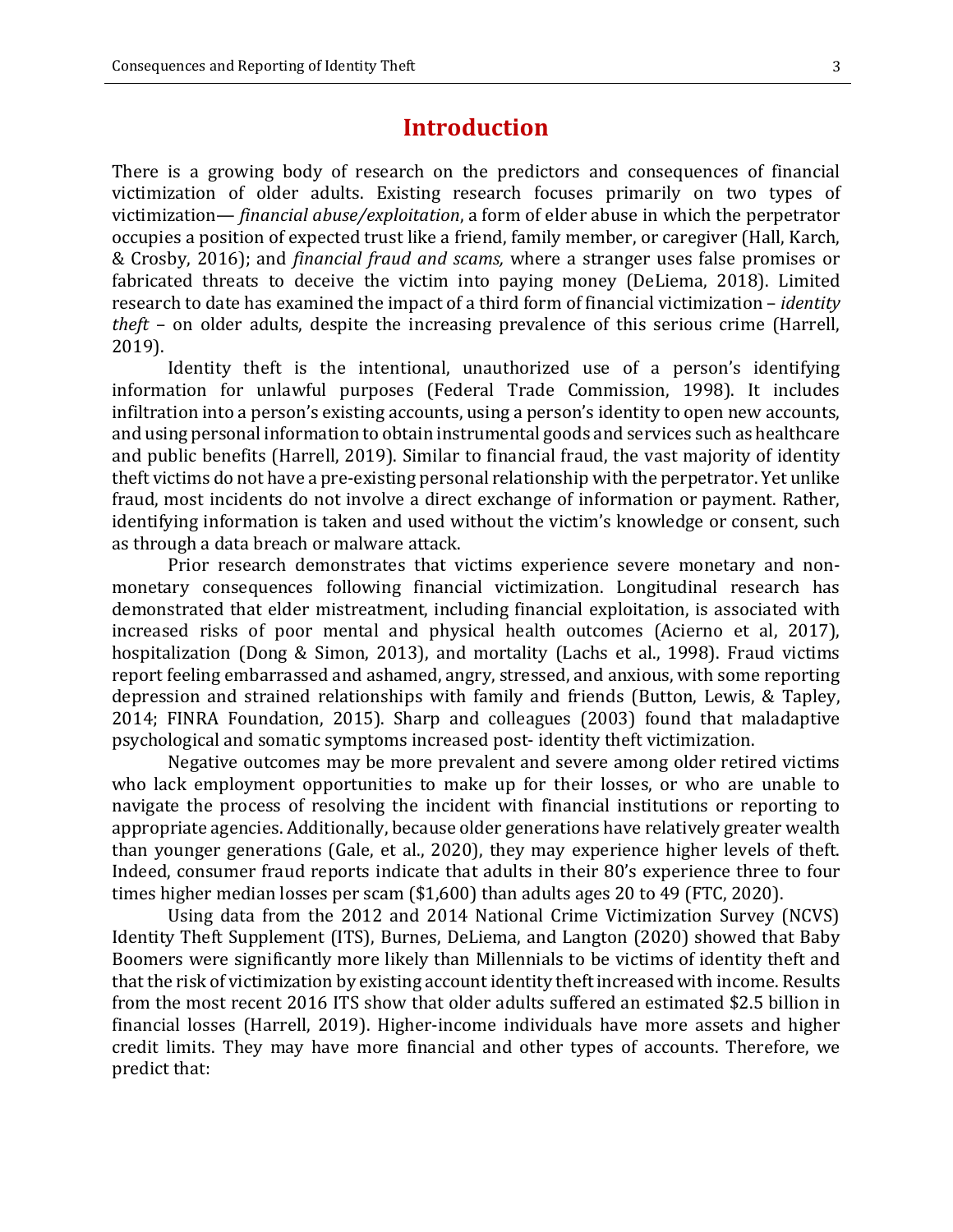H1: Older identity theft victims with higher socioeconomic status— measured as percent of household income above the federal poverty level—will have greater amounts of money stolen by identity thieves.

Several recent studies have examined the financial, psychological, and health consequences of identity theft among US adults of all ages. The 2016 NCVS-ITS shows that 12 percent of victims experienced out-of-pocket costs, with average losses of \$690 (Harrell, 2019). Reynolds (2020) found that unmarried victims and those with lower incomes and educational attainment were significantly more likely to experience out-of-pocket costs following identity theft, as were Hispanic/Latino respondents. Age was positively associated with out-of-pocket costs for incidents that involved misuse of bank account information. Reynolds (2020) also found that the risk of out-of-pocket costs differed by the type of identity theft, such that those who experienced misuse of credit card information were significantly more likely to be reimbursed than victims of bank account identity theft.

Recovering costs from financial institutions following identity theft and having charges removed by other organizations requires that victims be proactive in resolving identity theft. Substantial evidence suggests that consumer action is associated with higher socioeconomic status and education (e.g., Morganosky & Buckley, 1987; Halvorsen & Møkkelgård, 2017). More recent research using consumer complaint data from the Consumer Financial Protection Bureau (Haendler & Heimer, 2021) found that cases filed by consumers living in low-income and heavily African American zip codes were 30 percent less likely to be resolved with the consumer receiving financial restitution. Based on these studies and prior identity theft research, we predict that:

H2: Older adult identity theft victims with lower educational attainment and lower socioeconomic status will be more likely to experience out-of-pocket costs.

H3: Older African American and Hispanic/Latino identity theft victims will be more likely to experience out-of-pocket costs than non-Hispanic white victims.

Using data from the 2012 NCVS-ITS, Randa and Reynes (2019) examined the predictors of emotional distress among all adults. Thirty two percent of victims reported that the identity theft incident caused them moderate to severe distress, with older adults, women, and those with lower household incomes significantly more likely to report distress. Time spent resolving the incident with credit bureaus and financial institutions was also positively related to distress.

Using the same data, Golladay and Holtfreter (2017) examined the emotional and physical consequences following identity theft victimization and similarly found that older adults, minorities, and those who suffered higher losses reported an increasing number of emotional consequences—worry/anxiety, anger, depression, vulnerability, feeling unsafe, confused, violated, etc. There was also a negative association between emotional consequences and socioeconomic status, suggesting that those who are better off financially suffer less in the aftermath of victimization. Based on these prior studies, we hypothesize that: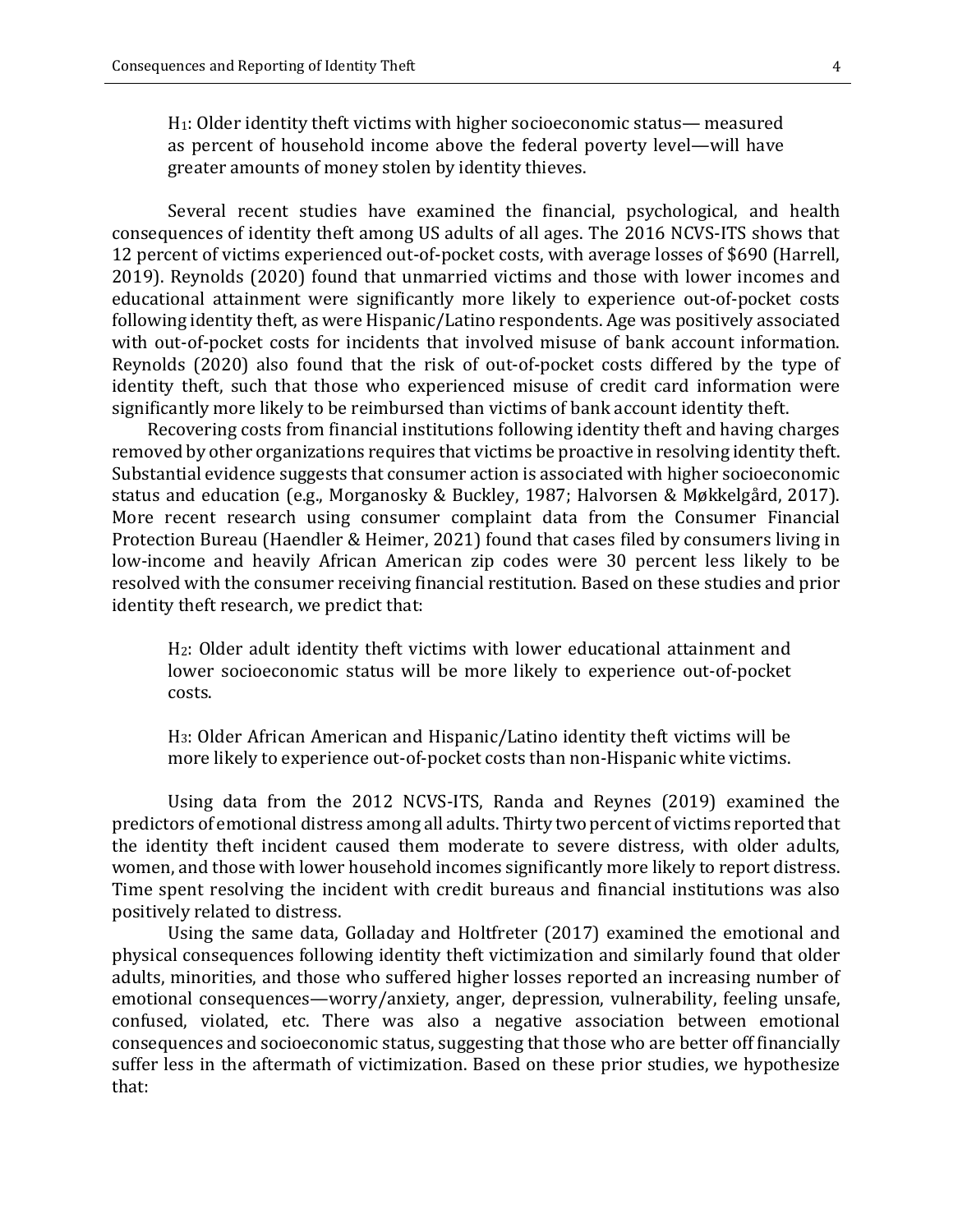H4: Female identity theft victims will report higher levels of emotional distress.

H5: Age will be positively associated with emotional distress.

H6: Older adult identity theft victims with lower educational attainment and lower socioeconomic status will be more likely to report emotional distress.

H7: Older African American and older Hispanic/Latino identity theft victims will be more likely to report emotional distress than non-Hispanic white victims.

H8: Measures of incident severity—longer duration of identity misuse, greater amount stolen, experiencing out-of-pocket costs, hours spent resolving the incident—will be positively associated with reporting emotional distress.

The decision to report identity theft to law enforcement and consumer agencies is likely influenced by the financial and psychological impact of the crime, and also the victim's sociodemographic characteristics which shape their knowledge, awareness, and perceptions of reporting agencies as well as confidence in law enforcement. Prior research using the 2012 ITS found that eight percent of victims ages 17 and older reported to law enforcement (Reyns & Randa, 2017). Research on financial fraud found that age was negatively associated with reporting fraud (FINRA Foundation, 2015), and Bearden & Mason (1984) similarly show that age is negatively associated with consumer complaining behavior. Therefore, we predict that:

H9: Age will be negatively associated with reporting identity theft.

Differences in reporting by race and socioeconomic status are complex. Low-income and minority populations historically have less trust in authorities to resolve crimes in which they are victims (Wu, Sun, & Triplett, 2009). More recently, Raval (2020) found that the characteristics of those who file complaints differ based on the nature of the complaint and the agency the case is filed with. Specifically, he found a higher complaint rate to the Consumer Financial Protection Bureau by residents living in African American and college educated areas compared to the FTC or Better Business Bureaus. There were also higher rates of finance-related complaints from African American communities across all reporting agencies.

 Research performed by Reyns and Randa (2017) indicated that those with higher incomes were *less* likely to report victimization to law enforcement. This finding was replicated in a Dutch national sample that suggested that identity theft victims were significantly less likely to report to the police when they had higher income and education (van de Weijer, Leukfeldt, & Bernasco, 2019). The researchers also found that positive attitudes toward the police and negative ratings of neighborhood safety were significantly associated with reporting. Using the ITS 2012 sample, Golladay (2017) found that minorities age 18 and older were significantly more likely to report victimization to a credit bureau relative to white victims. Together, this evidence suggests that individuals who belong to a minority race or ethnicity and those who have lower income and education are more likely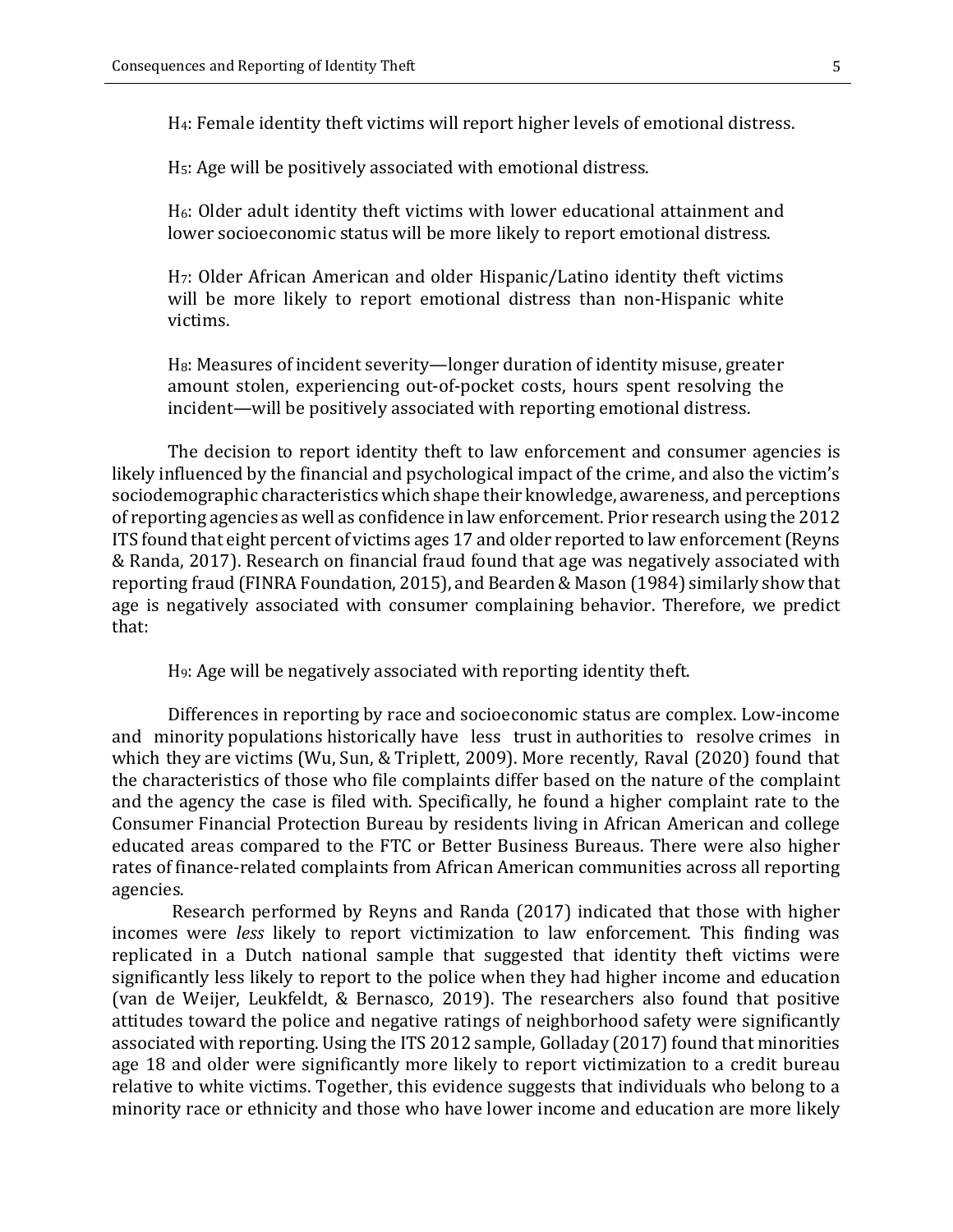to report, but no research has examined the factors associated with reporting among older adults specifically or examined identity theft reporting to a federal consumer complaint agency like the Federal Trade Commission.

Because the literature is inconsistent on the socioeconomic and demographic correlates of consumer complaint behavior and identity theft reporting behavior, we do not have *a priori* hypotheses on the relationship between identity theft reporting and socioeconomic status specifically among older adult victims.

For identity theft, measures of crime seriousness—emotional distress, increasing amounts of money stolen, and experiencing out-of-pocket costs—have been shown to be significantly associated with reporting existing credit card and bank account identity theft to law enforcement (Golladay, 2017; Reyns & Randa, 2017). Based on this prior research, we predict that:

H10: Measures of incident severity—longer duration of identity misuse, greater amount stolen, experiencing out-of-pocket costs, hours spent resolving the incident—will be positively associated with reporting.

#### **Study Purpose**

The current body of research suggests that identity theft victimization has a disproportionately negative impact on older adults and low-income adults, but no studies have specifically examined the correlates of financial and psychological consequences among older victims, and how these consequences relate to their decision to report fraud.

Using combined data on victims from the most recently available 2016 and 2018 NCVS-ITS, we test hypotheses relating to how socioeconomic status, demographic characteristics, and other incident-related factors relate to the total amount stolen, out-ofpocket costs, emotional distress, and crime reporting among victims ages 65 and older, controlling for the type of identity theft experienced. Results offer insight into what groups are in greatest need of support resources, financial recovery, and identity protection.

### **Methods**

#### **Sample**

This study is restricted to respondents ages 65 and older who reported identity theft victimization occurring in the past 12 months in the 2016 and/or 2018 NCVS-ITS survey (N=3,619). These cross-sectional ITS surveys were administered during 6-month periods in each of the years and are consistent in survey content and methodology. They were combined for additional statistical power and more robust estimates. The ITS survey is administered to respondents ages 16 and older at the end of their NCVS interview using computer-assisted personal interviewing or computer-assisted telephone interviewing. Respondents are asked whether they have experienced different types of misuse of identifying information during the prior year. Those who answer affirmatively are asked to think about the most recent incident and answer more detailed, incident-specific questions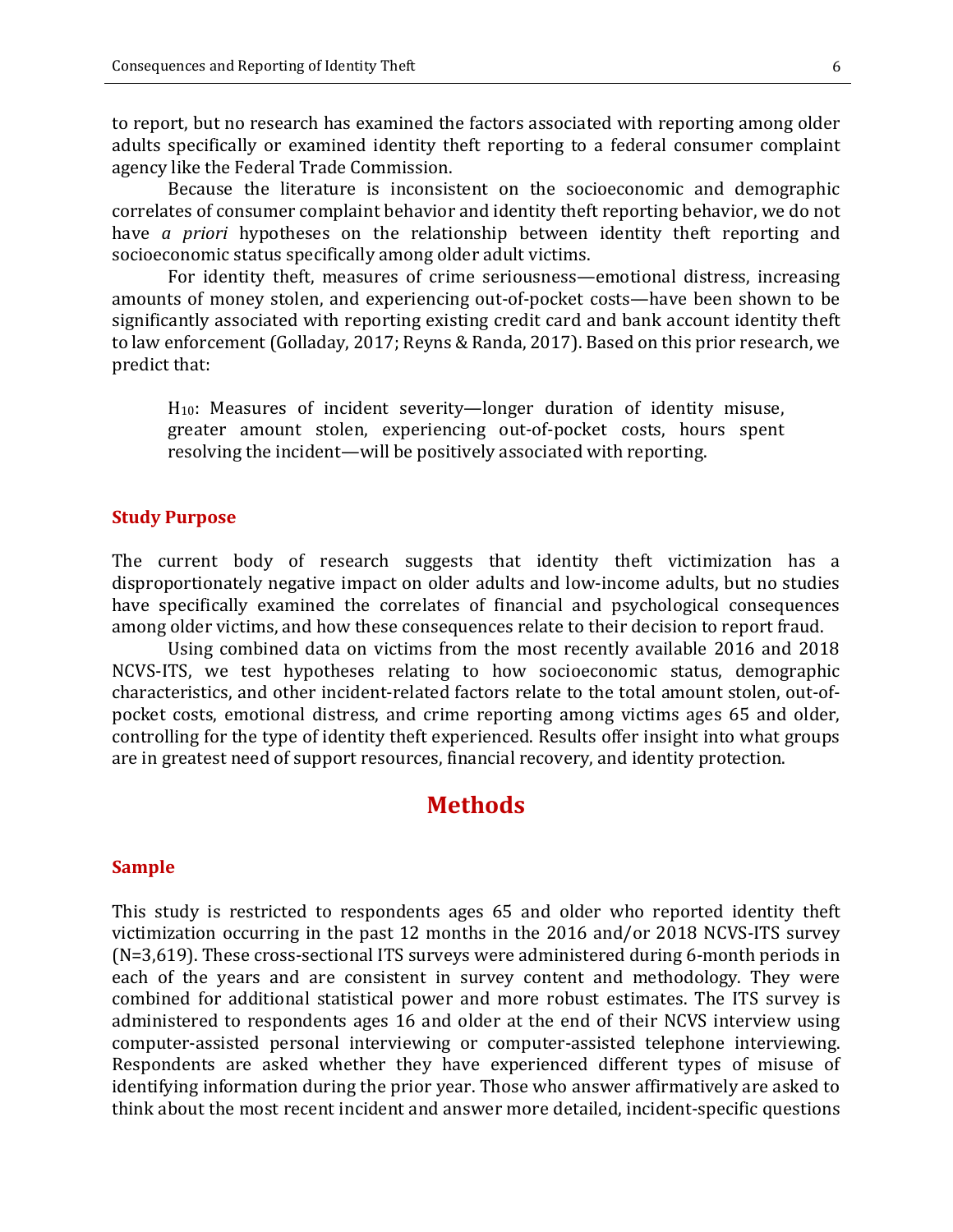about the nature and consequences of the experience. For the purpose of this paper, respondents who experienced only *attempted* incidents of identity theft, victims who experienced identity misuse after providing information in response to a scam phone call or email (fraud), and those who experienced incidents perpetrated by a friend, family member or caregiver (financial exploitation/abuse) are excluded from the analysis to maintain distinct boundaries between these different types of financial victimization.

The broader NCVS study uses a two-stage, stratified cluster sample design representing US residents living in housing units or group quarters. The overall NCVS-ITS unit response rate was 61 percent in 2016 and 72 percent in 2018. Selection bias analysis found little or no bias to ITS estimates due to non-response (US Department of Justice [DOJ], 2016; DOJ, 2018). Data were weighted to reflect a nationally representative sample regarding age, gender, and race/ethnicity and to compensate for survey nonresponse and aspects of the staged sampling design. Further details on NCVS-ITS methods can be found at the [Bureau of Justice Statistics](https://bjs.ojp.gov/data-collection/identity-theft-supplement-its) website.

#### **Dependent variables**

The present study uses six dependent variables. Five are coded dichotomously and one is ordinal. Descriptive statistics (n, %) on each dependent variable are presented in Table 1.

|      |                                          |      | $%$ of |
|------|------------------------------------------|------|--------|
|      | Variable name                            | N    | total  |
|      | <b>Total Amount Stolen</b>               |      |        |
|      | \$0                                      | 983  | 27.2%  |
|      | $$1 - 100$                               | 941  | 26.0%  |
| I.   | \$101-500                                | 808  | 22.3%  |
|      | \$501 or more                            | 623  | 17.2%  |
|      | Not sure (removed from analysis)         | 264  | 7.3%   |
| II.  | Out of pocket Costs                      | 1288 | 35.6%  |
| III. | <b>Yes</b>                               | 254  | 7.0%   |
|      | Not sure (removed from analysis)         | 269  | 7.4%   |
| IV.  | Emotional Distress (moderate to severe)  | 1288 | 35.6%  |
| V.   | Reported to Law Enforcement              | 271  | 7.5%   |
| VI.  | Reported to a Credit Bureau              | 253  | 7.0%   |
| VII. | Reported to a Consumer Protection Agency | 80   | 2.2%   |

Table 1. Summary statistics for dependent variables

*Total amount stolen.* Respondents reported how much money (in dollars) identity thieves initially obtained in the incident, regardless of whether these losses were ultimately recovered or reimbursed. In more than a quarter of identity theft incidents, identity thieves did not obtain any money. Seven percent (n=264) of victims did not know how much money was stolen and were excluded from the analysis. Median amount stolen was \$100 (mean=\$558 and standard deviation (SD)=1,796). Based on the response distribution, values were recoded into four categories: \$0 (reference category; 29 percent of total), \$1- 100 (28 percent), \$101-500 (24 percent), and \$501 and greater (18 percent). Four categories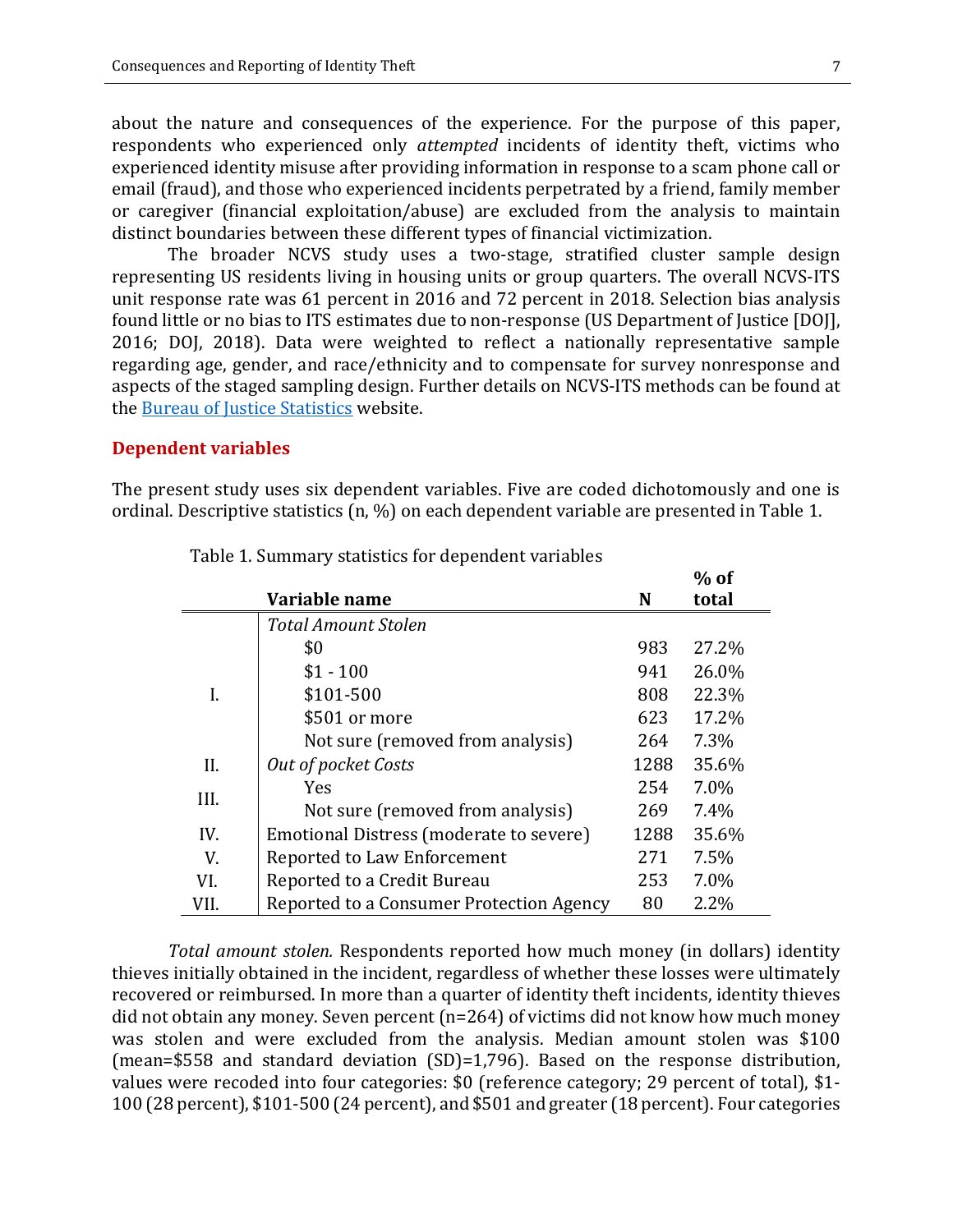(as opposed to a dichotomous \$0/above \$0 operationalization) allowed us to capture the wide variation in amounts stolen without reducing all amounts into a single category.

*Out-of-pocket costs*. Out-of-pocket costs are monetary losses that are not reimbursed or recovered following victimization. Because only seven percent (n=254) of older victims experienced out-of-pocket costs, this variable was dichotomized where  $0=$  no loss and  $1=$ any loss. Median out-of-pocket losses were \$200 (mean=\$667, SD=1,487). Those who did not know whether they suffered out-of-pocket costs (seven percent) were excluded from this analysis (n=269).

*Emotional distress*. On a 4-point Likert scale, respondents were asked to rate how distressed they were following the misuse of their personal information. Responses included "not at all distressing", "mildly distressing", "moderately distressing", and "severely distressing." The item was dichotomized such that those who rated their distress as moderate or severe were coded as "1" (n=1,288, 36 percent).

*Reported to law enforcement*. Respondents were asked whether they reported the incident to law enforcement, such as the local police, a sheriff's office, or a federal law enforcement agency to report misuse of their personal information. Those who said "yes" (n=271, 8%) were coded as "1".

*Reported to a credit bureau*. Respondents who reported that they contacted a credit bureau following the misuse of their information were coded as "1" (n=253, seven percent).

*Reported to a consumer agency.* Respondents were asked whether they (1) contacted a State or local government consumer affairs agency, such as the State Attorney General's office (n=49, one point four percent ), (2) the Federal Trade Commission (n=34, zero-point nine percent , or (3) another consumer agency, such as the Better Business Bureau or the National Consumer League (n=34, zero-point nine percent . Those who said "yes" to one or more of those items were coded "1" (n=80, two-point two percent).

#### **Independent variables**

*Socioeconomic indicators*. Educational attainment was coded as 0=less than high school, 1=high school or GED equivalent, 2=some college/associate degree, and 3=Bachelor's degree or higher. Percent of the federal poverty level (FPL) was an ordinal variable that measures a respondent's household income as a percentage of the federal poverty level, determined by the US Department of Health and Human Services. It is a more robust measure than simply using household income because it takes into account the household size. Harrell and colleagues (2014) provide additional information on how this measure was calculated. Seven levels were used in the analysis: 0-100 percent FPL, 101-150 percent , 151-200 percent , 201-300 percent , 301-400 percent , 401-500 percent , and 501 percent FPL or higher (reference).

*Demographic characteristics.* Age was coded continuously. Race was coded as 0=White, non-Latino, 1=Black/African American, non-Latino, 2= Latino, and 3=other race/ethnicity, non-Latino. Sex was 1=female. Marital status was 1= married.

*Types of identity misuse*. Because prior research shows that the likelihood of being reimbursed or having funds recovered varies based on the nature of identity theft, *types of identity misuse* were divided into five categories based on how the respondent answered the ITS victimization screening questions. The reference category is *existing credit card account*: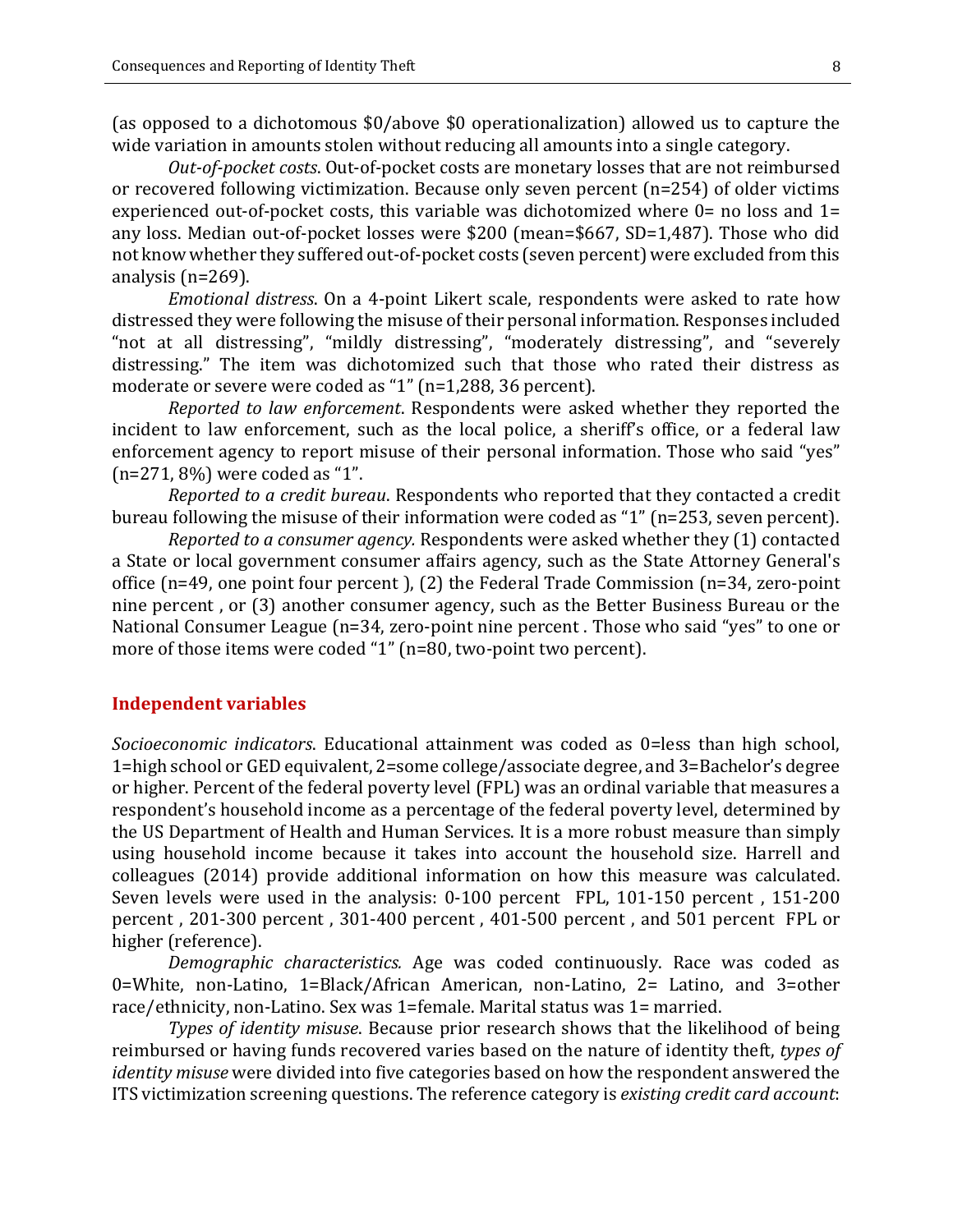"During the past 12 months, has someone used or attempted to use one or more of your existing credit cards without your permission?" (yes=1).

*Other existing accounts* include respondents who said yes to one or both of the following questions: "Has someone, without your permission, used or attempted to use your existing checking or savings account, including any debit or ATM cards?" (yes=1), and/or: "Has someone misused or attempted to misuse another type of existing account such as your telephone, cable, gas or electric accounts, online payment account like PayPal, insurance policies, entertainment account like iTunes, or something else?" Before answering the items on existing bank account and credit card identity theft, respondents were first asked if they owned either of these accounts. If not, that particular item was skipped.

*New accounts*identity theft was measured using the question: "Has someone, without your permission, used or attempted to use your personal information to open any NEW accounts such as wireless telephone accounts, credit card accounts, loans, bank accounts, online payment accounts, or something else?" (yes=1). The fourth category is instrumental identity theft that was measured using the following item: "Has someone used or attempted to use your personal information for some other fraudulent purpose, such as filing a fraudulent tax return, getting medical care, applying for a job or government benefits; giving your information to the police when they were charged with a crime or traffic violation, or something else?" (yes=1).

*Multiple types* of identity theft were defined as a single incident of information exposure (e.g., a stolen wallet) that results in the multiple types of identity theft as described in the categories above. Multiple types of identity theft occur when a single incident of information exposure (e.g., a stolen wallet) results in more than one of the aforementioned types of identity theft, such as unapproved credit card charges in addition to new accounts being opened or online account takeover.

*Incident-specific factors*. Respondents were asked whether they experienced banking and/or credit problems following identity theft and if they were successful in clearing up the financial and credit issues associated with the misuse of their information. Those who said "yes" were coded as 1= incident resolved.

*Time to discovery* measured how much time passed between when the victim's information was misused and when they discovered the misuse, where 0=one day or less, 1=more than a day but less than a week, 2=at least a week, but less than one month, 3= one month to less than six months, 4= six months or more, and 5=unknown.

*Time to resolve* was measured continuously as the number of hours it took the victim to clear up any financial and/or credit problems associated with identity theft. Respondents were asked if the incident caused them to have significant problems with family members or friends, including getting into more arguments or fights, not feeling they could trust them as much, or not feeling as close to them as before (*Subsequent problems with family/friends*; 1=yes). They were also asked if they experienced any credit or banking related problems as a result of identity theft, such as being turned down for a line of credit, a loan, or a checking account; having to pay a higher interest rate; or having checks bounce (*Subsequent financial and/or credit problems*; 1=yes). They were also asked if they contacted a bank, credit card company, or other financial institution following the incident (*Contacted financial institution*; 1=yes). This behavior may also affect whether the victim was able to recover all or a portion of their stolen funds or reverse unapproved charges.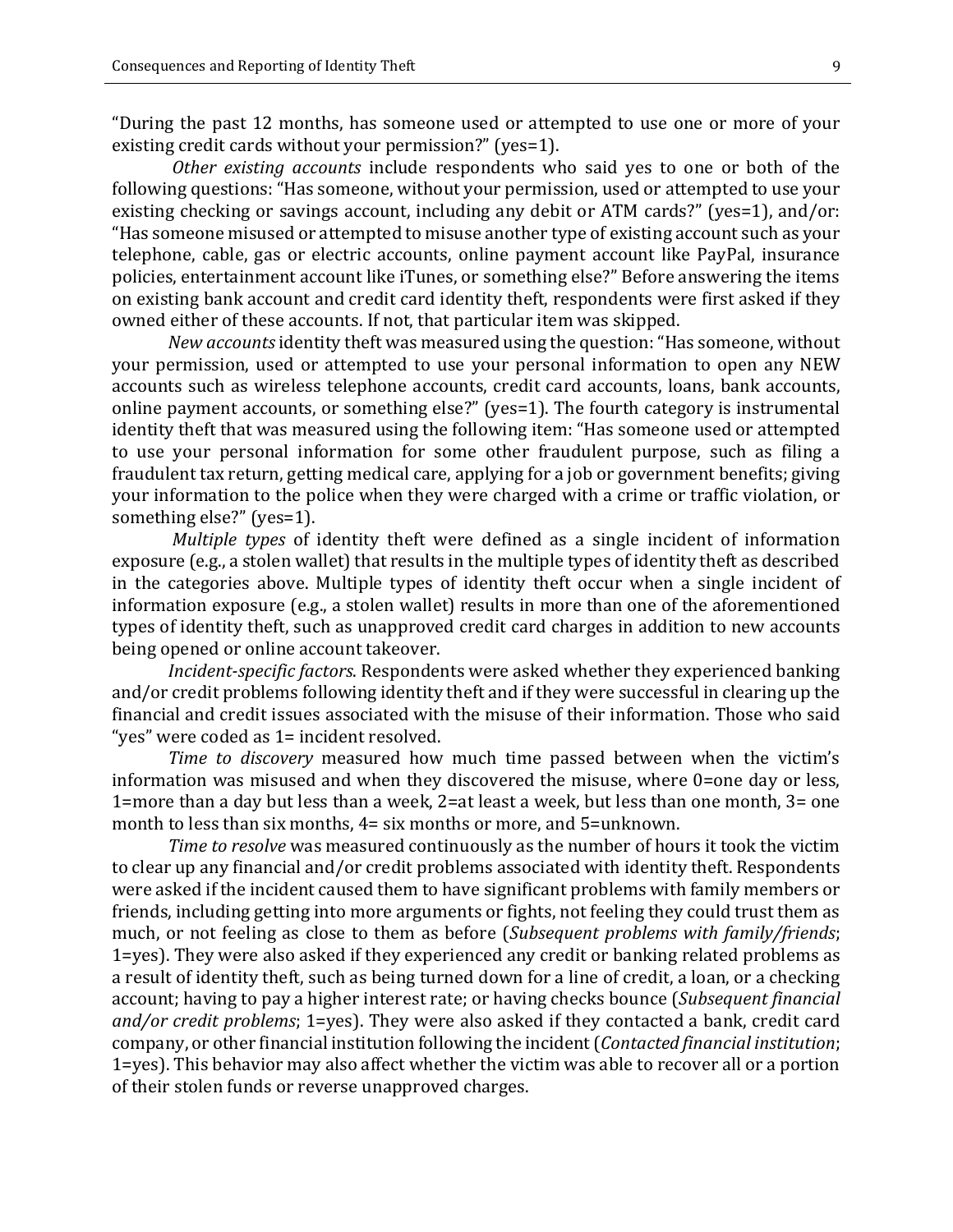*Multiple ID theft incidents* measures whether the victim experienced other separate incidents of identity theft within the past 12-months (1=yes), and *prior victimization* measures whether the respondent experienced identity theft victimization occurring prior to the past 12 months (1=yes). Weighted sample characteristics on incident-specific factors and types of identity theft are presented in Table 2.

Table 2. Weighted incident characteristics

|                                                             | <b>Weighted N</b> | $\%$    |
|-------------------------------------------------------------|-------------------|---------|
| Type of identity theft                                      |                   |         |
| Existing credit card ID theft                               | 1603987           | 25.2%   |
| Multiple types of ID theft                                  | 458079            | $7.2\%$ |
| Other existing account ID theft                             | 3996398           | 62.9%   |
| New account ID theft                                        | 180248            | 2.8%    |
| Instrumental ID theft                                       | 116352            | 1.8%    |
| Amount of time info used prior to the discovery of ID theft |                   |         |
| One day or less (1-24 hours)                                | 2912181           | 45.8%   |
| More than a day, but less than a week (25 hours-6 days)     | 1420349           | 22.3%   |
| At least a week, but less than one month (7-30 days)        | 973319            | 15.3%   |
| One month to less than six months                           | 541698            | 8.5%    |
| Six months or more                                          | 69665             | 1.1%    |
| Unknown                                                     | 437851            | 6.9%    |
| Other incident characteristics                              |                   |         |
| Incident was resolved                                       | 5269221           | 92.7%   |
| Financial and credit problems following ID theft            | 142042            | 2.2%    |
| Subsequent family/friend relationship problems              | 56723             | 0.9%    |
| Multiple ID theft incidents in 12 mo.                       | 1487988           | 23.4%   |
| Prior ID theft (more than 12 months ago)                    | 1546016           | 24.3%   |

#### **Analysis**

Population weights were applied in all analyses. Models were analyzed in SPSS 25 using complex samples procedures to account for the address-based sampling design of the NCVS. Using ordinal regression, *total amount stolen* was regressed on demographic and socioeconomic victim characteristics (N=3,330). The four levels of the dependent variable were: \$0 stolen, \$1-100, \$101-500, and \$501 or more. Additional independent variables included the type of identity theft (existing credit card=reference) and whether the victim contacted their financial institution to report the incident.

Using logistic regression, *out-of-pocket costs* were regressed on the same demographic and socioeconomic characteristics, as well as the type of identity theft and whether the victim contacted their financial institution following the incident (N=3,325). *Emotional distress* was regressed on demographic and socioeconomic characteristics, type of identity theft, and other incident-specific factors (N=3,118). These additional factors included banking and/or credit problems=1, incident resolved =1, time to discovery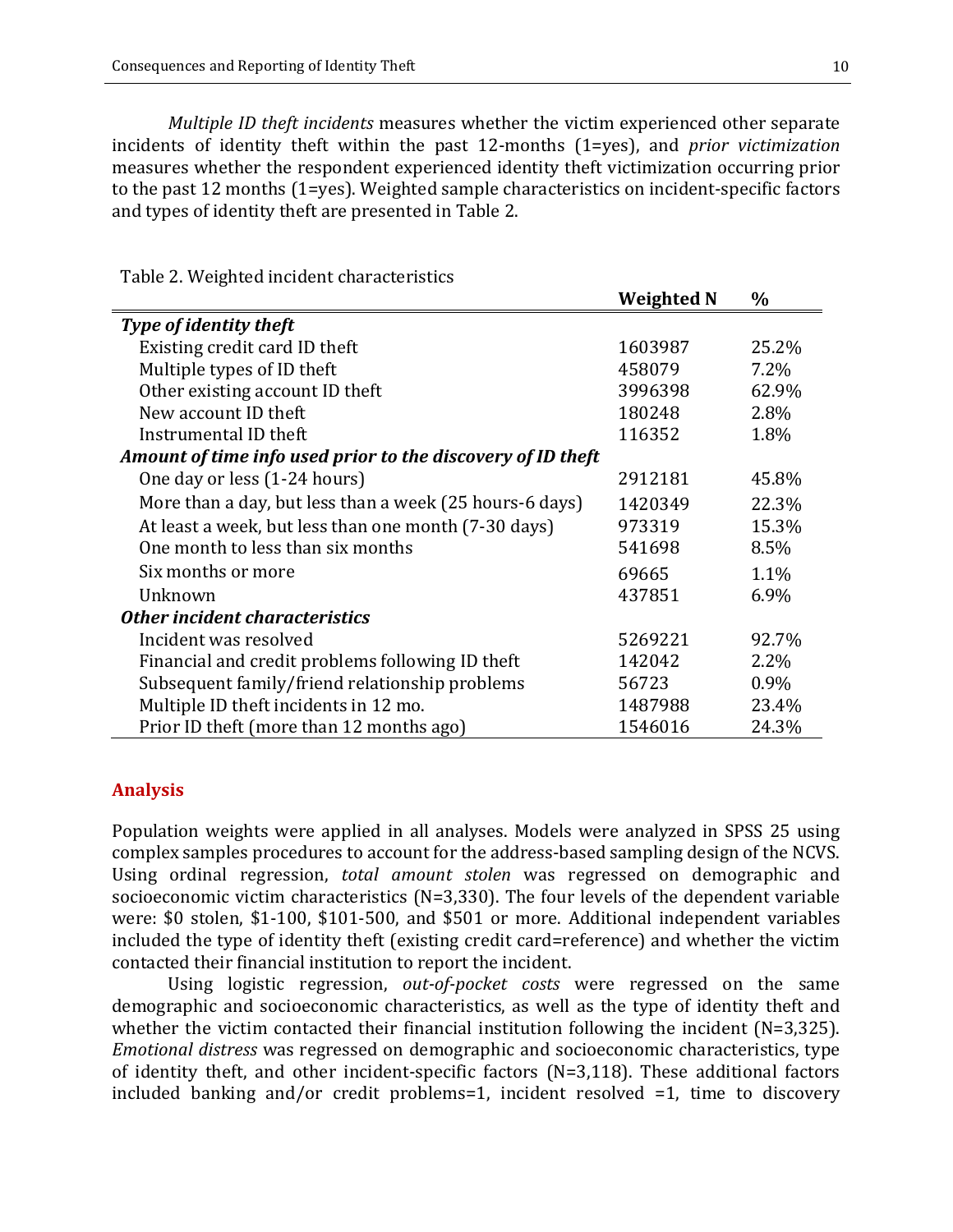(ordinal), hours spent resolving the incident (continuous), social relationship problems=1, multiple identity theft incidents=1, and prior identity theft victimization=1. *Reported to law enforcement, reported to a credit bureau, and reported to a consumer complaint agency* were separately regressed on demographic and socioeconomic victim characteristics, type of identity theft, banking and/or credit problems, time to discovery, hours spent resolving the incident, social relationship problems=1, multiple identity theft incidents, and prior identity theft victimization.

## **Results**

#### **Sample characteristics**

Table 3 presents weighted sample characteristics. Roughly half of the identity theft victims surveyed were female (51 percent) and 64 percent were married. Mean age was 72 yearsold (SD=6.1). Forty-five percent of victims had a bachelor's degree or higher. The majority lived in a suburban environment (57 percent), followed by urban (28 percent) and rural (15 percent). Eighty-six percent were white (non-Latino), seven percent were African American, and four percent were Hispanic/Latino. Accounting for household size, approximately five percent of victims had annual household incomes at or below 100 percent FPL, whereas 38 percent had incomes that were 501% percentFPL or greater.

 $W \cdot \nabla h$  **M**  $\theta$ 

|                                                         | <u>Weighten</u> | 70    |
|---------------------------------------------------------|-----------------|-------|
| Female                                                  | 3823762         | 51.0% |
| Married                                                 | 4748712         | 63.8% |
| <b>Urbanicity</b>                                       |                 |       |
| Rural                                                   | 1133505         | 15.2% |
| Suburban                                                | 4217140         | 56.5% |
| Urban                                                   | 2115722         | 28.3% |
| Race                                                    |                 |       |
| White (non-Latino)                                      | 6416255         | 85.9% |
| African American                                        | 502025          | 6.7%  |
| Hispanic                                                | 329662          | 4.4%  |
| Asian/Indigenous/Pacific Islander /other/multiple races | 218426          | 2.9%  |
| <b>Educational attainment</b>                           |                 |       |
| Less than high school diploma                           | 467136          | 6.3%  |
| High school graduate                                    | 1430213         | 19.3% |
| Some college/associate degree                           | 2206786         | 29.8% |
| College degree or more                                  | 3297343         | 44.5% |
| <b>Percent of federal poverty level</b>                 |                 |       |
| $0-100%$                                                | 397688          | 5.3%  |
| 101-150%                                                | 392393          | 5.3%  |
| 151-200%                                                | 559010          | 7.5%  |
|                                                         |                 |       |

Table 3. Weighted sample characteristics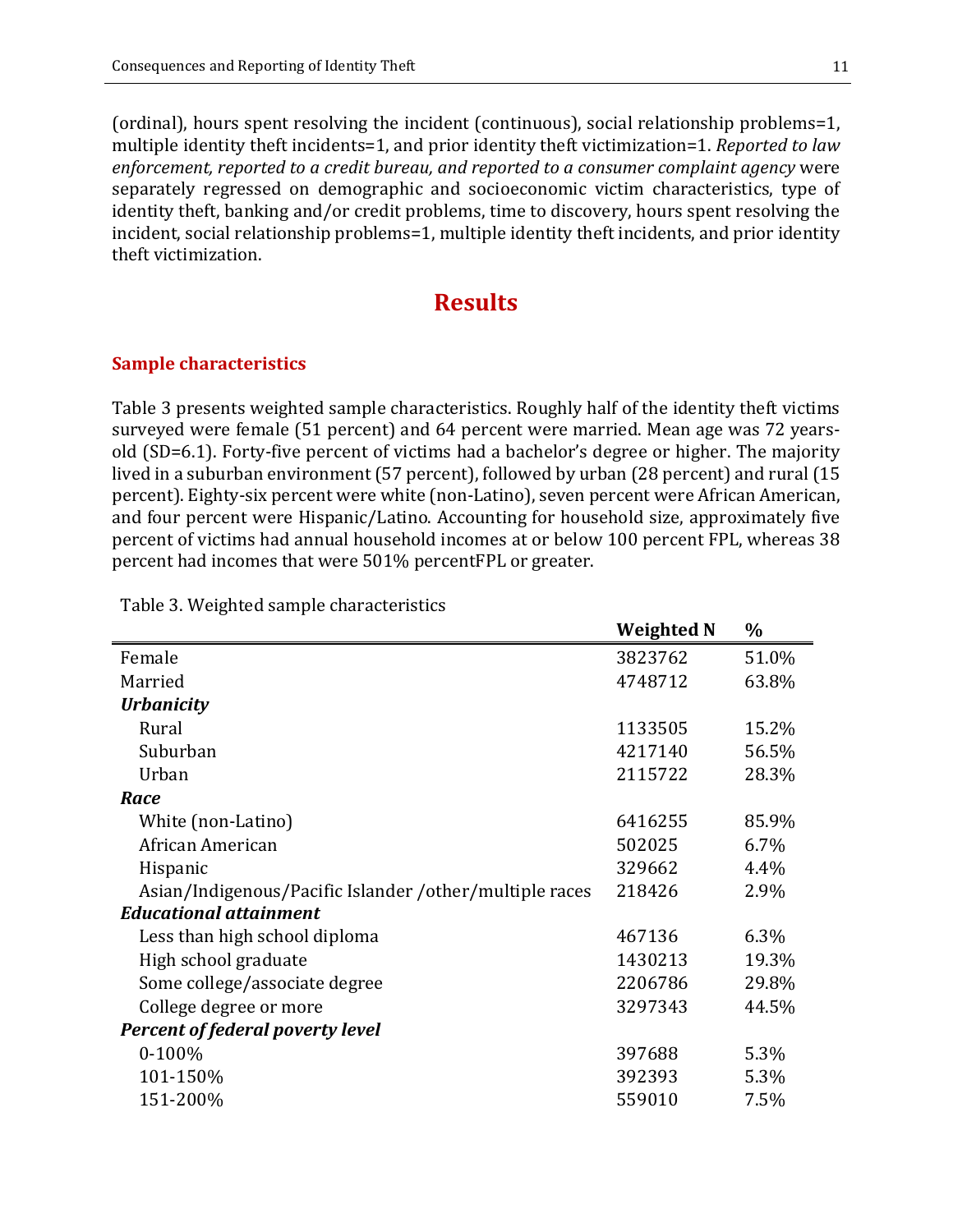| 201-300\%       | 1347241 | 18.0% |
|-----------------|---------|-------|
| 301-400\%       | 1080857 | 14.5% |
| 401-500%        | 865352  | 11.6% |
| 501\% or higher | 2823826 | 37.8% |
|                 |         |       |

Compared to the overall US population of adults ages 65 and older in 2016/2017 (Administration for Community Living, 2018), identity theft victims are significantly more non-Hispanic white (86 percent compared to 77 percent), fewer live in poverty (100 percent FPL or lower = five percent compared to nine percent), and they are more educated. For example, 45% of victims have at least a bachelor's degree compared to 30 percent for all adults ages 65 and older in 2017.

#### **Total amount stolen**

Few victim characteristics were associated with the total amount of money stolen (Model 1, Table 4). For example, victim age only trended toward a positive association with the total amount stolen by identity thieves. For example, the odds of having increasing amounts of money stolen increased by 1% each year (Odds ratio (OR) =1.01, 95% Confidence Interval  $(CI)$ =0.99, 1.02,  $p$ =.066). Contrary to predictions outlined in H<sub>1</sub>, we did not find a relationship between higher socioeconomic status and amount stolen. Educational attainment, percent of FPL, marital status, sex, urbanicity, and race/ethnicity were not associated with the total amount stolen.

Type of identity theft reported was significant such that experiencing multiple types of identity theft was related to increasing amounts of money stolen compared to existing credit card identity theft (OR=1.69, 95%CI=1.15, 2.49, *p*=.009), whereas new account identity theft and instrumental identity theft were associated with lower amounts of money stolen (*p*=.004 and *p*=.005, respectively). Contacting a financial institution was also negatively associated with the amount stolen (OR=0.40, 95%CI=0.30, 0.54, *p*<.001).

#### **Out-of-pocket costs**

As shown in Model 2, Table 4, victims living at or below the federal poverty level were more than three times as likely to suffer out-of-pocket costs compared to victims living at 501 percent FPL or greater (OR=3.12, 95%CI=1.61, 6.06, *p*=.001). Also, those between 100 and 150 percent FPL were significantly more likely to experience out-of-pocket costs (OR=2.21, 95%CI=1.27, 3.85, *p*=.005). These findings partially support our second hypothesis. We did not find support that lower educational attainment was associated with out-of-pocket costs, nor that African American and Hispanic victims were more likely to suffer out-of-pocket costs (H3). Other demographic characteristics—age, sex, and marital status, were also not significant.

Relative to those who reported existing credit card identity theft, those who reported other existing account identity theft were significantly less likely to suffer out-of-pocket costs (OR=0.47, 95%CI=0.33, 0.67, *p*<.001), suggesting that this type of identity theft is less likely to involve personal financial losses. Unlike the total amount stolen, out-of-pocket costs were not related to contacting financial institutions.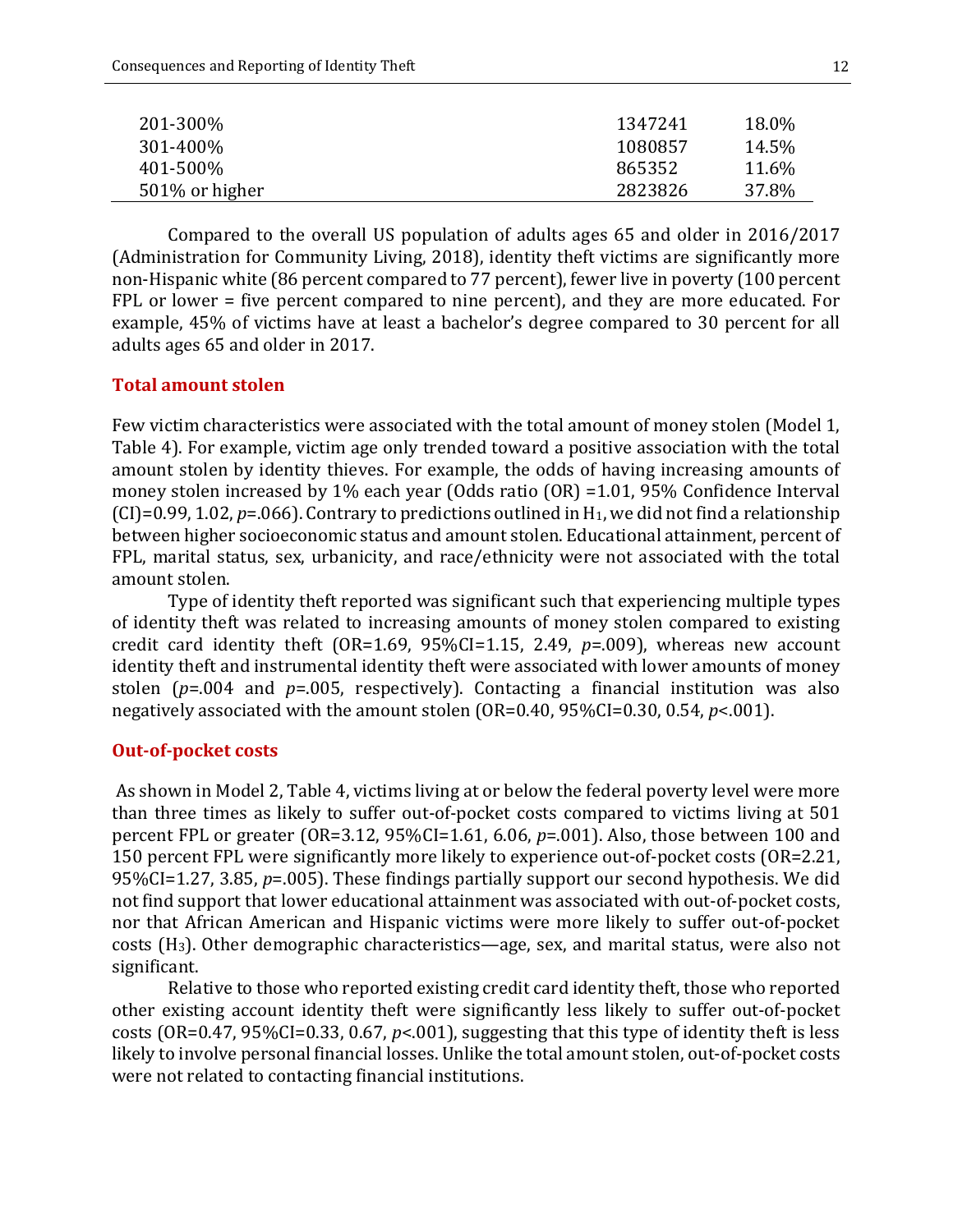|                     |                                                           |           |       | <b>Model 1: Total Amount</b><br>Stolen (N=3,330) |                | Model 2: Out-of-pocket<br>$costs(N=3,325)$ |       |       |           |  |  |
|---------------------|-----------------------------------------------------------|-----------|-------|--------------------------------------------------|----------------|--------------------------------------------|-------|-------|-----------|--|--|
|                     |                                                           |           |       | 95%CI                                            |                |                                            |       | 95%CI |           |  |  |
|                     |                                                           | <b>OR</b> | 2.5%  | 97.5%                                            |                | <b>OR</b>                                  | 2.5%  | 97.5% |           |  |  |
|                     | Age (continuous)                                          | 1.01      | 1.00  | 1.02                                             | $\dagger$      | 1.02                                       | 0.99  | 1.04  |           |  |  |
|                     | Female                                                    | 0.94      | 0.81  | 1.09                                             |                | 0.87                                       | 0.62  | 1.22  |           |  |  |
|                     | Married                                                   | 1.00      | 0.86  | 1.17                                             |                | 0.76                                       | 0.52  | 1.11  |           |  |  |
|                     | Urban                                                     |           | ---   | ---                                              |                | ---                                        | ---   | ---   |           |  |  |
| Urbanicity          | Rural                                                     | 0.86      | 0.66  | 1.12                                             |                | 1.16                                       | 0.65  | 2.07  |           |  |  |
|                     | Suburban                                                  | 0.88      | 0.75  | 1.04                                             |                | 0.72                                       | 0.50  | 1.04  | Ť         |  |  |
|                     | Non-Hispanic white<br>(reference)                         | ---       | ---   | ---                                              |                | ---                                        | ---   | ---   |           |  |  |
| Race/               | African American                                          | 1.20      | 0.87  | 1.66                                             |                | 1.36                                       | 0.74  | 2.51  |           |  |  |
| Ethnicity           | Hispanic                                                  | 0.76      | 0.46  | 1.25                                             |                | 0.99                                       | 0.46  | 2.15  |           |  |  |
|                     | Asian/Indigenous/Pacific<br>Islander/other/multiple races | 1.30      | 0.86  | 1.98                                             |                | 1.16                                       | 0.44  | 3.08  |           |  |  |
|                     | Less than high school<br>diploma (reference)              | ---       |       | ---                                              |                | ---                                        | ---   | ---   |           |  |  |
| Educational         | High school graduate                                      | 0.88      | 0.64  | 1.20                                             |                | 0.97                                       | 0.45  | 2.09  |           |  |  |
| attainment          | Some college/associate<br>degree                          | 0.94      | 0.69  | 1.28                                             |                | 0.79                                       | 0.39  | 1.59  |           |  |  |
|                     | College degree or more                                    | 0.84      | 0.62  | 1.13                                             |                | 1.21                                       | 0.57  | 2.55  |           |  |  |
|                     | $0-100%$                                                  | 0.96      | 0.70  | 1.31                                             |                | 3.12                                       | 1.61  | 6.05  | $**$      |  |  |
|                     | 101-150%                                                  | 1.17      | 0.84  | 1.65                                             |                | 2.21                                       | 1.27  | 3.85  | $**$      |  |  |
| Percent of          | 151-200%                                                  | 0.87      | 0.67  | 1.14                                             |                | 1.06                                       | 0.55  | 2.06  |           |  |  |
| federal             | 201-300%                                                  | 1.09      | 0.87  | 1.36                                             |                | 1.37                                       | 0.82  | 2.27  |           |  |  |
| poverty<br>level    | 301-400%                                                  | 1.10      | 0.87  | 1.39                                             |                | 0.94                                       | 0.46  | 1.91  |           |  |  |
|                     | 401-500%                                                  | 1.18      | 0.93  | 1.50                                             |                | 1.28                                       | 0.72  | 2.26  |           |  |  |
|                     | 501% or higher (reference)                                | ---       | ---   | ---                                              |                | ---                                        | ---   | $---$ |           |  |  |
|                     | Existing credit card ID theft<br>(reference)              | ---       | $---$ | ---                                              |                | ---                                        | $---$ | ---   |           |  |  |
|                     | Multiple types of ID theft                                | 1.69      | 1.14  | 2.49                                             | $\ast\ast$     | 1.22                                       | 0.66  | 2.25  |           |  |  |
| Type of ID<br>theft | Other existing account ID<br>theft                        | 0.93      | 0.79  | 1.09                                             |                | 0.47                                       | 0.33  | 0.67  | $**$<br>* |  |  |
|                     | New account ID theft                                      | 0.38      | 0.20  | 0.74                                             | $\ast\ast$     | 0.47                                       | 0.20  | 1.11  | $\dagger$ |  |  |
|                     | Instrumental ID theft                                     | 0.33      | 0.16  | 0.71                                             | $\ast\ast$     | 0.58                                       | 0.19  | 1.82  |           |  |  |
|                     | Contacted financial institution                           | 0.40      | 0.30  | 0.54                                             | $**$<br>$\ast$ | 1.42                                       | 0.79  | 2.54  |           |  |  |

Table 4. Factors associated with increasing amounts of money stolen and out-of-pocket costs following identity theft

*Note:*  $\uparrow$  p<.1, \*p<.05, \*\*p<.01, \*\*\*p<.001. All analyses are weighted. OR=odds ratio.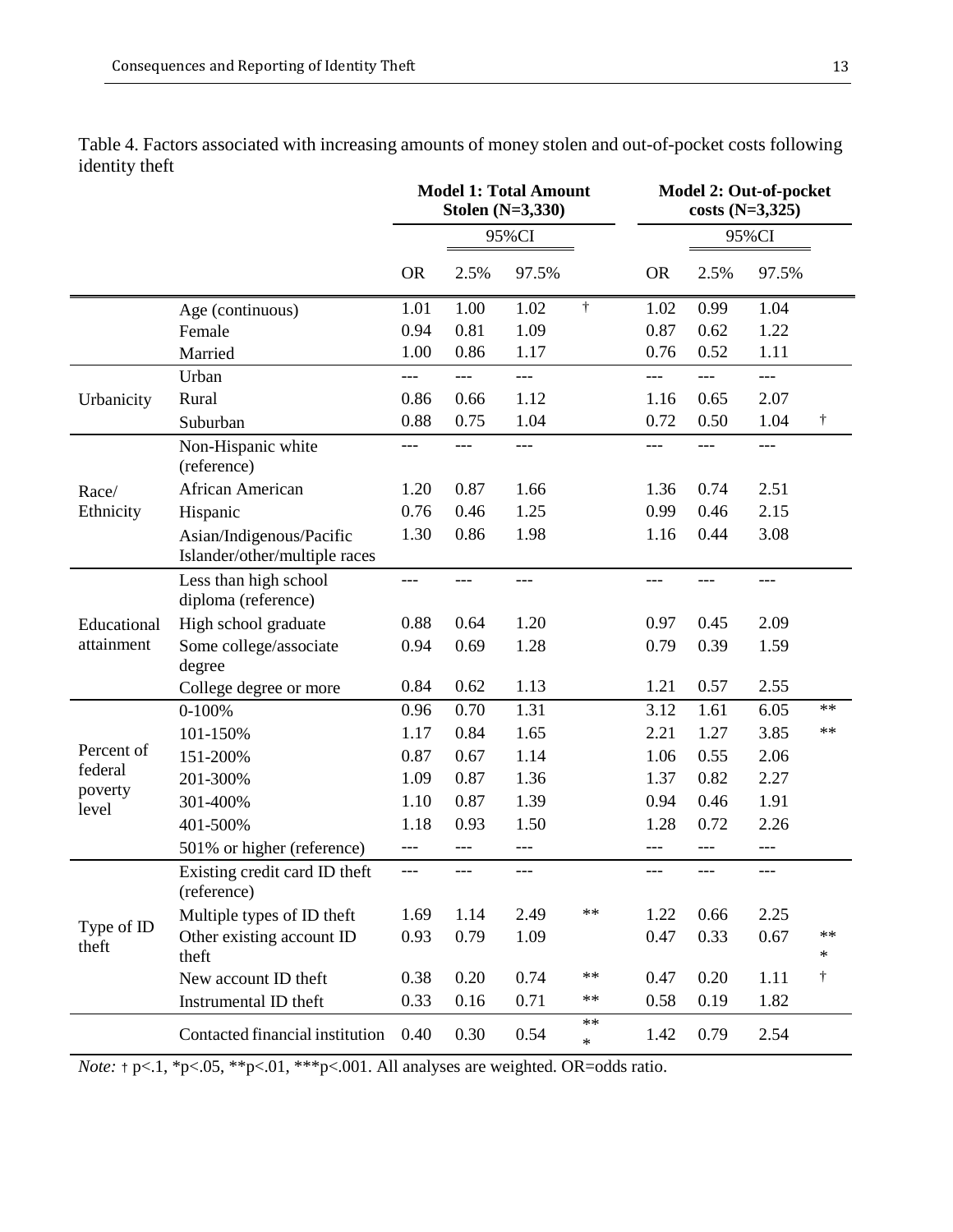#### **Emotional Distress**

Table 5 presents the results of emotional distress regressed on victim demographic and socioeconomic characteristics, along with incident related factors that may impact psychological outcomes following victimization. In support of H4 and prior research, we found that female victims were 74 percent more likely to report distress than male victims (95%CI=1.44, 2.11, *p*<.001). In contrast to our predictions, we did not find support for H5 or H6, such that victim age, percent of poverty, and educational attainment were not associated with distress.

|                     |                                                           |           |       | 95% CI |           |
|---------------------|-----------------------------------------------------------|-----------|-------|--------|-----------|
|                     |                                                           | <b>OR</b> | 2.5%  | 97.5%  |           |
|                     | Age (continuous)                                          | 1.00      | 0.99  | 1.02   |           |
|                     | Female                                                    | 1.74      | 1.44  | 2.11   | ***       |
|                     | Married                                                   | 1.01      | 0.80  | 1.27   |           |
|                     | Urban                                                     |           |       | $---$  |           |
| Urbanicity          | Rural                                                     | 1.19      | 0.91  | 1.57   |           |
|                     | Suburban                                                  | 1.08      | 0.89  | 1.32   |           |
|                     | Non-Hispanic white (reference)                            | $---$     | $---$ | $---$  |           |
|                     | African American                                          | 1.44      | 0.98  | 2.12   | $\dagger$ |
| Race/Ethnicity      | Hispanic                                                  | 0.93      | 0.55  | 1.57   |           |
|                     | Asian/Indigenous/Pacific<br>Islander/other/multiple races | 1.04      | 0.65  | 1.66   |           |
|                     | Less than high school diploma (reference)                 |           |       | $---$  |           |
| Educational         | High school graduate                                      | 1.17      | 0.75  | 1.82   |           |
| attainment          | Some college/associate degree                             | 1.35      | 0.89  | 2.04   |           |
|                     | College degree or more                                    | 1.39      | 0.91  | 2.11   |           |
|                     | $0-100%$                                                  | 0.83      | 0.51  | 1.35   |           |
|                     | 101-150%                                                  | 1.33      | 0.82  | 2.14   |           |
| Percent of          | 151-200%                                                  | 1.10      | 0.75  | 1.60   |           |
| federal poverty     | 201-300%                                                  | 0.97      | 0.72  | 1.31   |           |
| level               | 301-400%                                                  | 1.21      | 0.90  | 1.62   |           |
|                     | 401-500%                                                  | 1.01      | 0.75  | 1.37   |           |
|                     | 501% or higher (reference)                                |           |       | $---$  |           |
|                     | Existing credit card ID theft (reference)                 | $---$     | $---$ | $---$  |           |
|                     | Multiple types of ID theft                                | 1.12      | 0.76  | 1.67   |           |
| Type of ID<br>theft | Other existing account ID theft                           | 0.75      | 0.59  | 0.96   | $\ast$    |
|                     | New account ID theft                                      | 1.92      | 1.06  | 3.46   | *         |
|                     | Instrumental ID theft                                     | 1.53      | 0.84  | 2.80   |           |

Table 5. Factors associated with emotional distress following identity theft (N=3,118)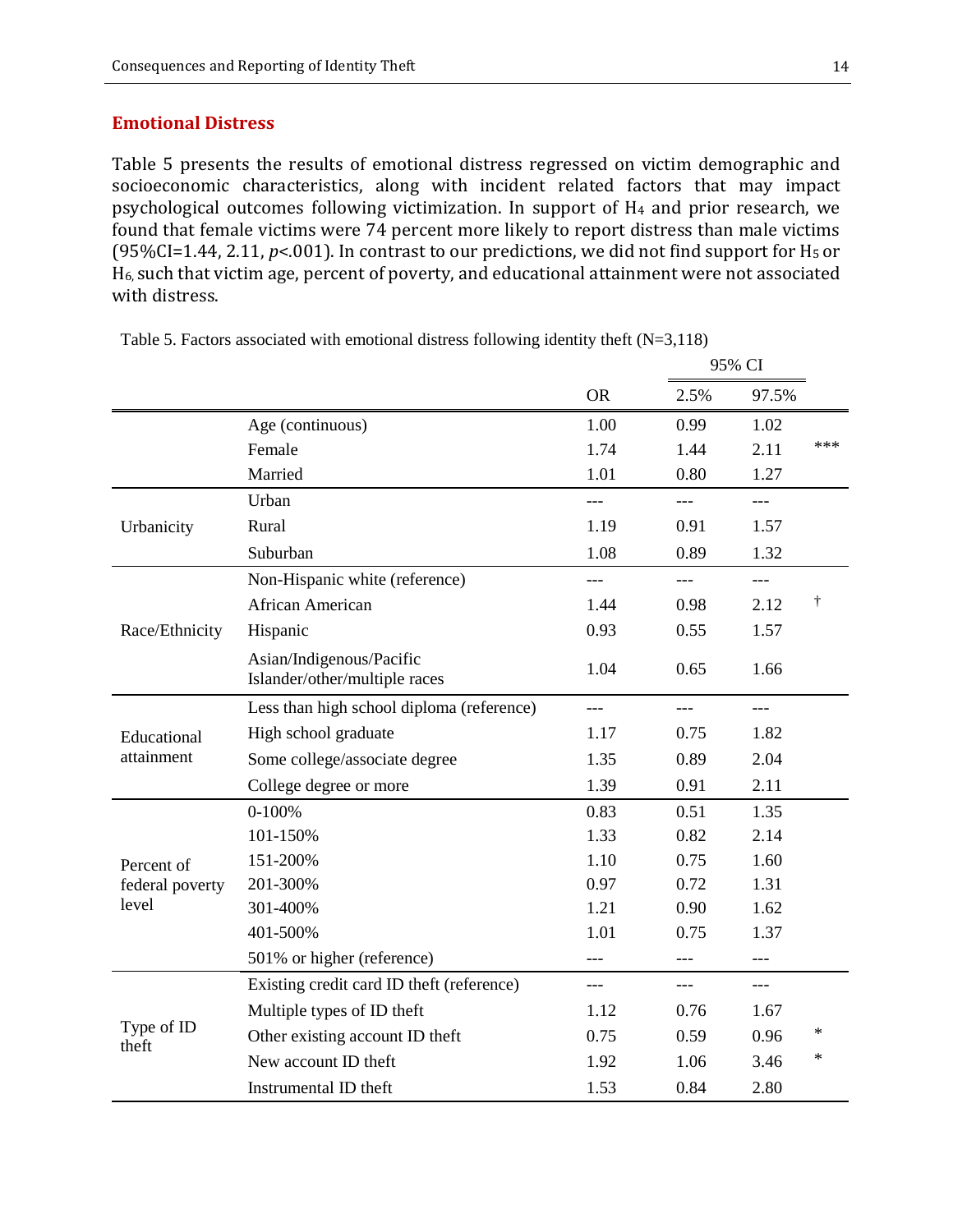|                         | \$0 (reference)                              |      |      |       |        |
|-------------------------|----------------------------------------------|------|------|-------|--------|
| Total amount<br>stolen  | $$1 - 100$                                   | 0.93 | 0.71 | 1.22  |        |
|                         | \$101-500                                    | 1.46 | 1.13 | 1.89  | $**$   |
|                         | \$501 or more                                | 2.36 | 1.78 | 3.14  | ***    |
|                         | Experienced out-of-pocket costs              | 1.61 | 1.12 | 2.31  | $\ast$ |
|                         | One day or less (reference)                  |      |      | ---   |        |
| Length of time          | More than a day, but less than a week        | 1.39 | 1.06 | 1.82  | ∗      |
| information             | At least a week, but less than one month     | 1.46 | 1.11 | 1.92  | $**$   |
| was misused<br>prior to | One month to less than six months            | 2.12 | 1.50 | 2.99  | ***    |
| discovery               | Six months or more                           | 1.79 | 0.81 | 3.96  |        |
|                         | Unknown                                      | 1.44 | 1.01 | 2.05  | ∗      |
|                         | Incident was resolved                        | 0.91 | 0.65 | 1.28  |        |
|                         | Number of hours spent resolving the incident | 1.03 | 1.02 | 1.05  | ***    |
| Other incident          | Subsequent financial and/or credit problems  | 1.64 | 0.83 | 3.25  |        |
| characteristics         | Subsequent problems with friends/family      | 5.63 | 1.54 | 20.59 | $**$   |
|                         | Multiple incidents within past 12-months     | 1.45 | 1.15 | 1.83  | $**$   |
|                         | Prior ID theft victimization                 | 1.21 | 0.96 | 1.52  |        |

*Note*:  $\uparrow$  p<.1, \*p<.05, \*\*p<.01, \*\*\*p<.001. All analyses are weighted. OR= odds ratio.

Results provide only limited support for H7. Relative to older non-Hispanic white victims, older African American victims were 44 percent more likely to experience emotional distress, although this effect only trended toward statistical significance (95%CI=0.98, 2.13, *p*=.063). Hispanic victims were not more likely to report distress relative to white victims.

Findings support H<sub>8</sub>, meaning that more severe incidents result in greater likelihood of emotional distress. Victims who suffered out-of-pocket costs were 61 percent more likely to report emotional distress relative to those with no out-of-pocket costs (95%CI=1.12, 2.31, *p*=.010). Even after controlling for out-of-pocket costs, those who had between \$101 and \$500 stolen were 46 percent more likely to feel distressed (95%CI=1.29, 1.89, *p*=.004), and those who had \$501 or more stolen were nearly two and a half times as likely to feel distressed (OR=2.36, 95%CI=1.78, 3.14, *p*<.001) compared to those who had no money stolen. Relative to those who discovered their identity had been misused within one day or less, those who discovered the misuse between a day and a week later were 39 percent more likely to report distress (95%CI=1.06, 1.82, *p*=.017). If identity theft was discovered at least a week but less than one month later, respondents were 46 percent more likely to feel distressed (95%CI=1.11, 1.92, *p*=.007), and those who discovered it between one and six months later were twice as likely to feel distressed (OR=2.12, 95%CI=1.50, 3.00, *p*<.001). Those who were not sure how long their information was misused were 44 percent more likely to feel distressed compared to those who discovered it in the same day (95%CI=1.01, 2.05, *p*=.045).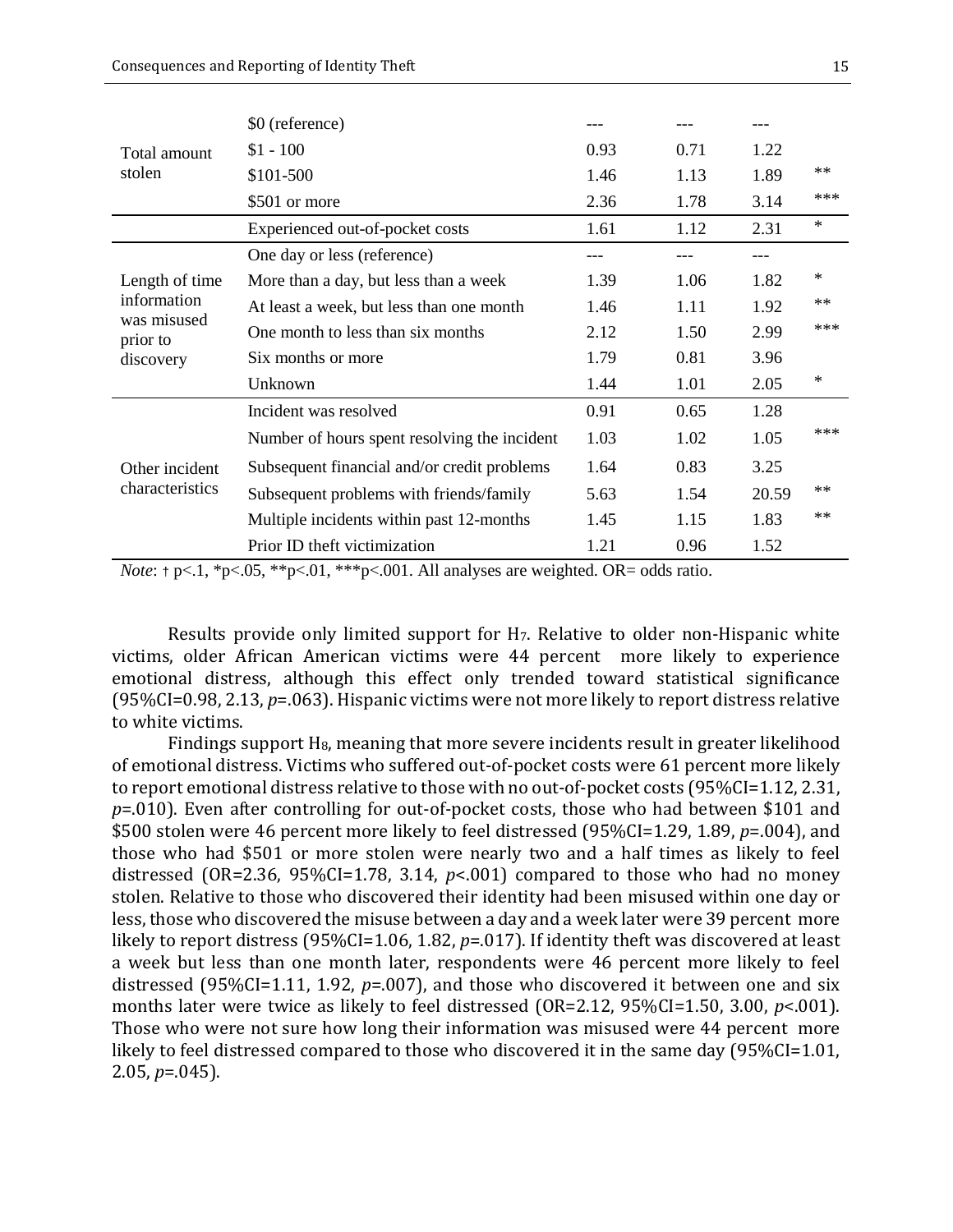Experiencing multiple incidents of identity theft within the same year was also significantly associated with distress (OR=1.45, 95%CI=1.15, 1.83, *p*=.002). The more hours it took the victim to resolve the incident the greater the odds of feeling distress (OR=1.03, 95%CI=1.02, 1.05, *p*<.001). Older victims who reported that the incident negatively impacted their relationships with friends and/or family members were more than five times as likely to report moderate to severe emotional distress (OR=5.63, 95%CI=1.54, 20.60, *p*=.009).

Type of identity theft victimization was related to distress. Other existing account identity theft was negatively associated with distress (OR=0.75, 95%CI=0.59, 0.96, *p*=.021), whereas new account identity theft was positively associated with distress (OR=1.92, 95%CI=1.06, 3.46, *p*=.030).

#### **Identity theft reporting**

Separate models were analyzed to determine the correlates of reporting to law enforcement, a credit bureau, and a consumer complaint agency (Table 6). Correlates of reporting differed across organizations/agencies. Controlling on the type of identity theft, few demographic or socioeconomic factors were significantly associated with reporting to any organization or agency. For example, age was not negatively associated with reporting as predicted (H9).

Although no predictions were made on how socioeconomic status and education impact rates of reporting, results show that respondents with some college or an associate's degree were more than twice as likely as those with less than a high school degree to report to the police and a credit bureau (*p*<.05). Those living at or below the poverty level (0-100 percent FPL) were 66 percent less likely to report to police than those living at 501 percent or more FPL (OR=0.33, 95%CI=0.13, 0.88, *p*=.027). A similar trend was seen for reporting to a credit bureau although it was not statistically significant (OR=0.40, 95%CI=0.15, 1.07, *p*=.067). These findings are in line with trends in consumer complaints in general but differ from other research on reporting identity theft (Reyns & Randa, 2017; van de Weijer, Leukfeldt, & Bernasco, 2019).

As hypothesized (H10), measures of incident severity were positively associated with reporting, although results differed by organization/agency. Experiencing out-ofpocket costs was only associated with reporting to the police, such that those who lost money were more than twice as likely to contact law enforcement compared to those who were not sure (OR=2.27, 95%CI=1.09, 4.75, *p*=.029). Emotional distress, hours spent trying to resolve the incident, and having information misused for six months or more (relative to a day or less) were all positively associated with reporting for all organizations/agencies. Those who stated that the incident was moderately to severely distressing were between two and four times more likely to report the crime, with emotional distress having the strongest effect on reporting to a consumer complaint agency (OR=4.13, 95%CI=2.03, 8.41, *p*<.001). For every additional hour spent resolving the incident, a respondent was between one point nine percent and two-point nine percent more likely to report the crime  $(p<01)$ , and consumers who had their information misused for six months or more were between 2.7 and 4.6 times as likely to report the crime compared to those whose information was misused for a day or less.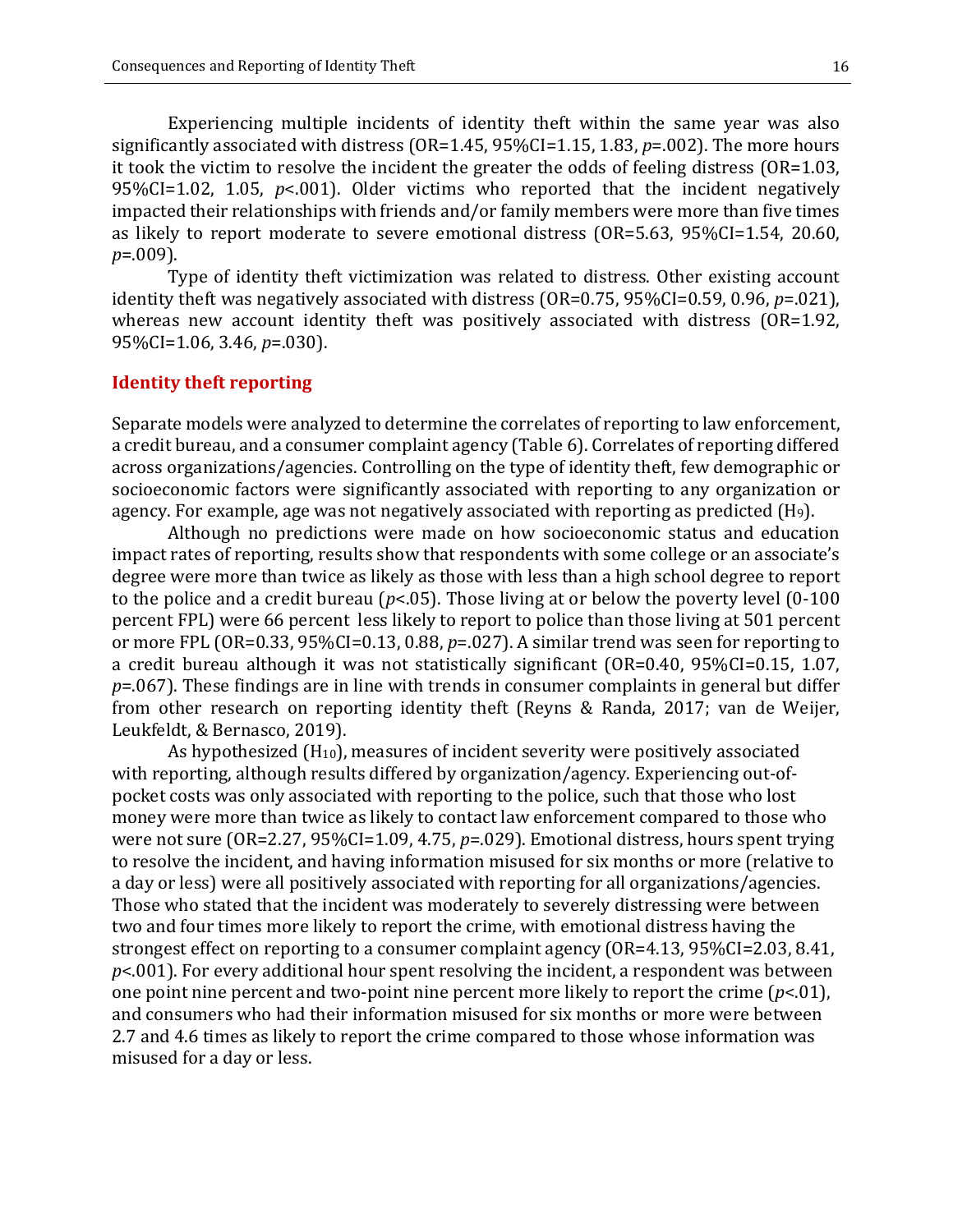Table 6. Factors associated with reporting identity theft victimization

|                                     |                                                           | <b>Reported to law</b><br>enforcement<br>$(N=3,443)$ |       |        |            |           | Reported to a credit<br>bureau $(N=3,442)$ |       |           | <b>Reported to consumer</b><br>complaint agency<br>$(N=3,446)$ |        |                     |   |
|-------------------------------------|-----------------------------------------------------------|------------------------------------------------------|-------|--------|------------|-----------|--------------------------------------------|-------|-----------|----------------------------------------------------------------|--------|---------------------|---|
|                                     |                                                           |                                                      |       | 95% CI |            | 95% CI    |                                            |       |           |                                                                | 95% CI |                     |   |
|                                     |                                                           | <b>OR</b>                                            | 2.5%  | 97.5%  |            | <b>OR</b> | 2.5%                                       | 97.5% |           | <b>OR</b>                                                      | 2.5%   | 97.5%               |   |
|                                     | Age (continuous)                                          | 1.00                                                 | 0.96  | 1.03   |            | 0.99      | 0.96                                       | 1.03  |           | 1.03                                                           | 0.97   | 1.09                |   |
|                                     | Female                                                    | 0.79                                                 | 0.54  | 1.16   |            | 0.87      | 0.61                                       | 1.24  |           | 1.04                                                           | 0.61   | 1.80                |   |
|                                     | Married                                                   | 1.00                                                 | 0.68  | 1.49   |            | 0.88      | 0.62                                       | 1.26  |           | 0.84                                                           | 0.52   | 1.35                |   |
|                                     | Urban                                                     | $---$                                                | $---$ | $---$  |            | $---$     | $---$                                      | $---$ |           | $---$                                                          | $---$  | $\qquad \qquad - -$ |   |
| Urbanicity                          | Rural                                                     | 1.11                                                 | 0.66  | 1.87   |            | 0.97      | 0.54                                       | 1.74  |           | 1.52                                                           | 0.59   | 3.91                |   |
|                                     | Suburban                                                  | 1.15                                                 | 0.76  | 1.74   |            | 0.82      | 0.53                                       | 1.29  |           | 1.47                                                           | 0.71   | 3.02                |   |
|                                     | Non-Hispanic white (reference)                            | $---$                                                | $---$ | $---$  |            | $---$     | ---                                        | $---$ |           | $---$                                                          | ---    | $---$               |   |
|                                     | African American                                          | 1.08                                                 | 0.57  | 2.04   |            | 1.02      | 0.52                                       | 2.00  |           | 1.42                                                           | 0.62   | 3.29                |   |
| Race/ Ethnicity                     | Hispanic                                                  | 1.35                                                 | 0.60  | 3.02   |            | 0.73      | 0.34                                       | 1.60  |           | 0.61                                                           | 0.04   | 8.39                |   |
|                                     | Asian/Indigenous/Pacific<br>Islander/other/multiple races | 1.36                                                 | 0.52  | 3.55   |            | 0.56      | 0.13                                       | 2.42  |           | 1.60                                                           | 0.36   | 7.10                |   |
|                                     | Less than high school diploma<br>(reference)              | ---                                                  |       | ---    |            |           |                                            | ---   |           |                                                                |        | ---                 |   |
| Educational<br>attainment           | High school graduate                                      | 2.43                                                 | 0.92  | 6.44   | $^\dagger$ | 1.84      | 0.71                                       | 4.75  |           | 2.06                                                           | 0.34   | 12.36               |   |
|                                     | Some college/associate degree                             | 2.62                                                 | 1.00  | 6.87   | $^\dagger$ | 2.70      | 1.09                                       | 6.71  | $\ast$    | 2.47                                                           | 0.49   | 12.48               |   |
|                                     | College degree or more                                    | 1.87                                                 | 0.68  | 5.15   |            | 2.23      | 0.86                                       | 5.73  | $\dagger$ | 1.29                                                           | 0.21   | 7.90                |   |
|                                     | $0-100%$                                                  | 0.33                                                 | 0.13  | 0.88   | $\ast$     | 0.40      | 0.15                                       | 1.07  | $\dagger$ | 1.00                                                           | 0.28   | 3.60                |   |
|                                     | 101-150%                                                  | 1.59                                                 | 0.70  | 3.61   |            | 0.92      | 0.42                                       | 2.03  |           | 1.59                                                           | 0.43   | 5.95                |   |
|                                     | 151-200%                                                  | 1.10                                                 | 0.55  | 2.18   |            | 1.16      | 0.55                                       | 2.42  |           | 1.12                                                           | 0.37   | 3.41                |   |
| Percent of federal<br>poverty level | 201-300%                                                  | 1.00                                                 | 0.63  | 1.60   |            | 0.75      | 0.46                                       | 1.21  |           | 1.35                                                           | 0.62   | 2.98                |   |
|                                     | 301-400%                                                  | 0.77                                                 | 0.44  | 1.36   |            | 0.78      | 0.42                                       | 1.45  |           | 1.84                                                           | 0.92   | 3.67                | Ť |
|                                     | 401-500%                                                  | 0.68                                                 | 0.38  | 1.22   |            | 1.33      | 0.76                                       | 2.33  |           | 1.80                                                           | 0.64   | 5.04                |   |
|                                     | 501% or higher (reference)                                | $---$                                                | ---   | ---    |            | ---       | ---                                        | ---   |           | $---$                                                          | ---    | ---                 |   |

*Note*:  $\uparrow$  p<.1, \*p<.05, \*\*p<.01, \*\*\*p<.001. All analyses are weighted. OR= odds ratio.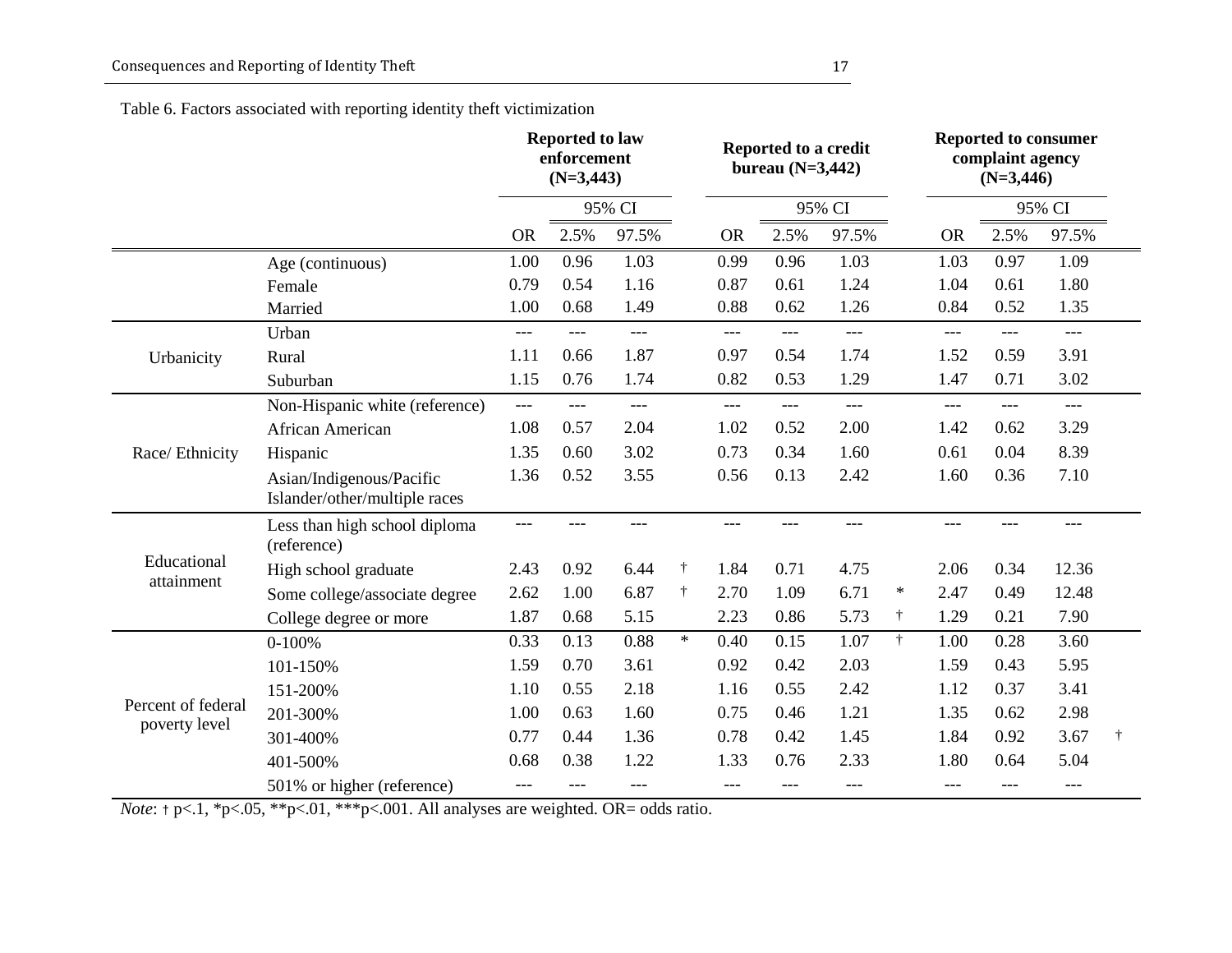|                     |                                                    | <b>Reported to law</b><br>enforcement<br>$(N=3,443)$ |       |        |        | Reported to a credit<br>bureau $(N=3,442)$ |       |        |            | <b>Reported to</b><br>consumer<br>complaint agency<br>$(N=3,446)$ |                |        |           |
|---------------------|----------------------------------------------------|------------------------------------------------------|-------|--------|--------|--------------------------------------------|-------|--------|------------|-------------------------------------------------------------------|----------------|--------|-----------|
|                     |                                                    |                                                      |       | 95% CI |        |                                            |       | 95% CI |            |                                                                   |                | 95% CI |           |
|                     |                                                    | <b>OR</b>                                            | 2.5%  | 97.5%  |        | <b>OR</b>                                  | 2.5%  | 97.5%  |            | <b>OR</b>                                                         | 2.5%           | 97.5%  |           |
|                     | Existing credit card ID theft (reference)          | $---$                                                | $---$ | ---    |        | $---$                                      | ---   | ---    |            | $---$                                                             | ---            | ---    |           |
| Type of ID          | Multiple types of ID theft                         | 1.57                                                 | 0.96  | 2.58   | Ť.     | 2.93                                       | 1.66  | 5.16   | ***        | 5.32                                                              | 2.05           | 13.75  | ***       |
| theft               | Other existing account ID theft                    | 0.50                                                 | 0.34  | 0.74   | $**$   | 1.16                                       | 0.70  | 1.94   |            | 1.54                                                              | 0.72           | 3.28   |           |
|                     | New account ID theft                               | 2.54                                                 | 1.37  | 4.70   | $**$   | 16.18                                      | 8.44  | 31.04  | ***        | 6.62                                                              | 2.30           | 19.00  | $***$     |
|                     | Instrumental ID theft                              | 2.33                                                 | 1.12  | 4.82   | $\ast$ | 3.32                                       | 1.51  | 7.31   | $**$       | 2.66                                                              | 0.63           | 11.17  |           |
| Out of pocket       | None                                               | 1.18                                                 | 0.59  | 2.36   |        | 0.97                                       | 0.49  | 1.93   |            | 0.65                                                              | 0.19           | 2.28   |           |
| costs               | Experienced out-of-pocket costs                    | 2.27                                                 | 1.09  | 4.75   | $\ast$ | 1.19                                       | 0.50  | 2.81   |            | 1.17                                                              | 0.28           | 4.81   |           |
|                     | Unknown (reference)                                | $---$                                                | $---$ | $---$  |        | $---$                                      | $---$ | $---$  |            | $---$                                                             | $---$          | $---$  |           |
|                     | One day or less (reference)                        | $---$                                                | $---$ | $---$  |        | $---$                                      | $---$ | $---$  |            | $---$                                                             | $\overline{a}$ | $---$  |           |
| Length of           | More than a day, but less than a week              | 1.43                                                 | 0.94  | 2.17   | Ť.     | 1.59                                       | 0.95  | 2.68   | $^\dagger$ | 2.00                                                              | 0.77           | 5.17   |           |
| time<br>information | At least a week, but less than one                 | 1.21                                                 | 0.72  | 2.06   |        | 1.67                                       | 0.95  | 2.94   | $\ddagger$ | 0.92                                                              | 0.37           | 2.26   |           |
| was misused         | month                                              |                                                      |       |        |        |                                            |       |        |            |                                                                   |                |        |           |
| prior to            | One month to less than six months                  | 1.39                                                 | 0.74  | 2.61   |        | 1.54                                       | 0.89  | 2.69   |            | 2.40                                                              | 0.83           | 6.92   |           |
| discovery           | Six months or more                                 | 4.58                                                 | 1.91  | 10.98  | $**$   | 2.82                                       | 1.07  | 7.42   | $\ast$     | 2.71                                                              | 0.86           | 8.56   | $\dagger$ |
|                     | Unknown                                            | 1.36                                                 | 0.62  | 2.98   |        | 1.38                                       | 0.71  | 2.69   |            | 1.09                                                              | 0.26           | 4.53   |           |
|                     | Incident was moderately to severely<br>distressing | 2.43                                                 | 1.70  | 3.47   | ***    | 2.16                                       | 1.46  | 3.20   | ***        | 4.13                                                              | 2.03           | 8.41   | $***$     |
|                     | Number of hours spent resolving the<br>incident    | 1.02                                                 | 1.01  | 1.03   | ***    | 1.03                                       | 1.01  | 1.04   | ***        | 1.02                                                              | 1.00           | 1.03   | $**$      |
| Other incident      | Subsequent financial and/or credit<br>problems     | 1.15                                                 | 0.54  | 2.45   |        | 0.40                                       | 0.13  | 1.22   |            | 1.04                                                              | 0.25           | 4.32   |           |
| characteristics     | Subsequent problems with<br>friends/family         | 0.19                                                 | 0.05  | 0.74   | $\ast$ | 0.90                                       | 0.41  | 1.98   |            | 0.45                                                              | 0.08           | 2.65   |           |
|                     | Multiple incidents within past 12-<br>months       | 1.18                                                 | 0.83  | 1.69   |        | 1.30                                       | 0.88  | 1.92   |            | 0.88                                                              | 0.40           | 1.91   |           |
|                     | Prior ID theft victimization                       | 0.89                                                 | 0.61  | 1.29   |        | 0.75                                       | 0.54  | 1.06   |            | 0.51                                                              | 0.25           | 1.07   |           |

Table 6 continued. Factors associated with reporting identity theft victimization

*Note*:  $\uparrow$  p<.1, \*p<.05, \*\*p<.01, \*\*\*p<.001. All analyses are weighted.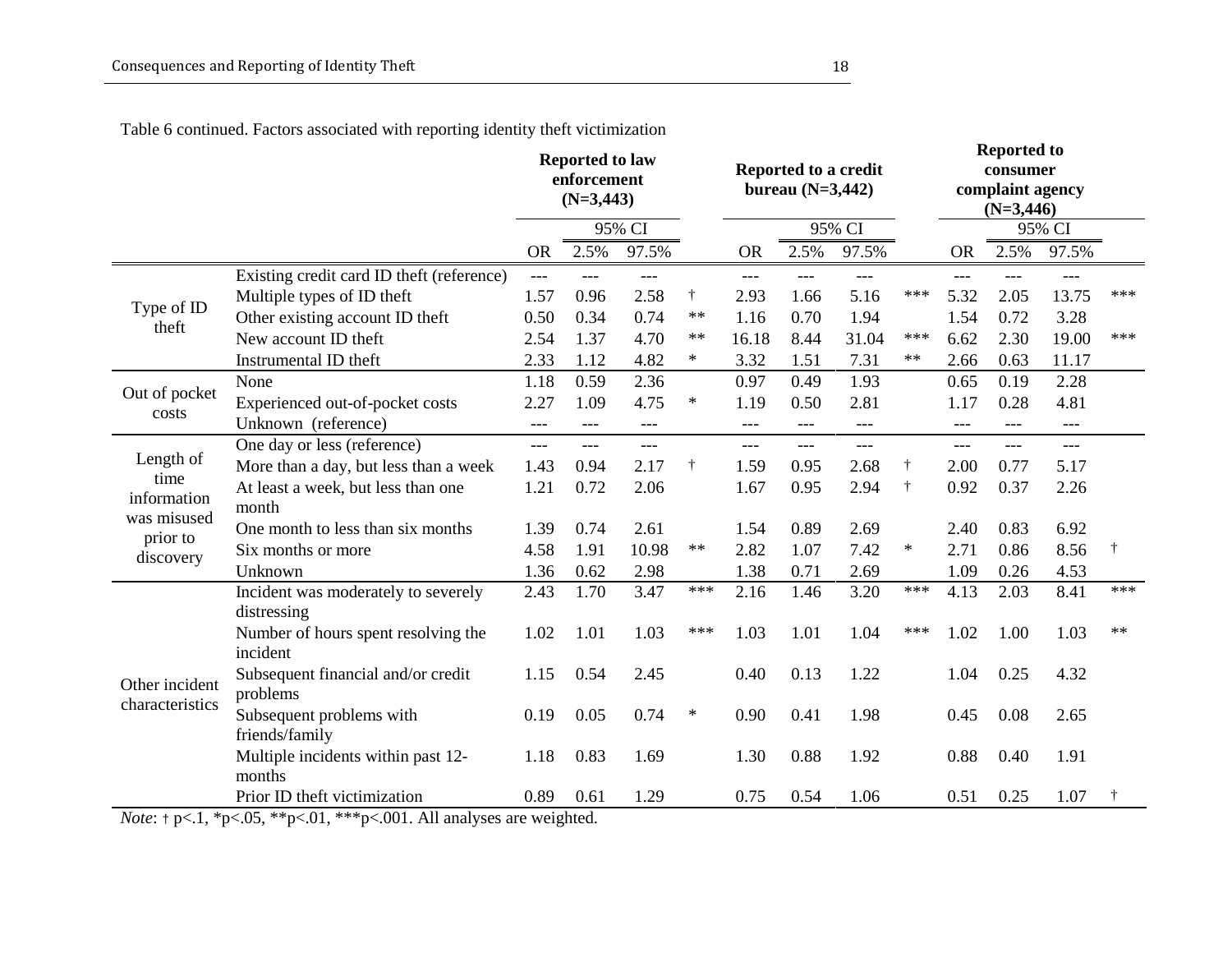Other incident-specific factors differed in their effects on reporting decisions. For example, experiencing subsequent problems with friends and family members was associated with a *lower* likelihood of reporting to the police only (OR=0.19, 95%CI=0.05, 0.74, *p*=.017). Victims who experienced prior identity theft were approximately half as likely to report to a consumer agency (OR=0.51, 95%CI=0.25, 1.07), but this effect only trended towards statistical significance (*p*=.076).

The type of identity theft the victim experienced had the largest effects on reporting decisions, but the magnitude of effects varied by the organization/agency and the type of identity theft. Across all organizations/agencies, victims were significantly more likely to report new account identity theft compared to existing credit card identity theft (*p*<.01). Relative to existing credit card identity theft, victims were also significantly more likely to report multiple types of identity theft to a credit bureau (OR=2.93, 95%CI=1.67, 5.16, *p*<.001) and to a consumer complaint agency (OR=5.32, 95%CI=2.06, 13.75, *p*=.001), but the effect only trended for reporting to police (OR=1.57, 95%CI=0.96, 2.58, *p*=.073). Instrumental identity theft victimization was significantly associated with reporting to police (OR=2.33, 95%CI=1.24, 4.82, *p*=.023) and a credit bureau (OR=3.32, 95%CI=1.51, 7.31, *p*=.003), but not a consumer complaint agency; and reporting another form of existing account identity theft was negatively associated with reporting to police (OR=0.50, 95%CI=0.34, 0.74, *p*<.001), relative to existing credit card identity theft.

## **Discussion**

This is the first study to examine the financial and psychological outcomes of identity theft and the correlates of reporting among older adult victims. Although only seven percent of older victims experience out-of-pocket costs associated with identity theft, 36 percent describe the experience as moderately to severely distressing, indicating that the harm resulting from personal information misuse extends beyond direct financial losses. In addition to direct losses, other costs include financial and legal troubles, ruined credit, and disruptions to personal relationships with family and friends. These consequences may be more severe for older adults with physical or cognitive impairments that make it difficult to contact multiple credit bureaus and financial institutions to report identity misuse.

While few socioeconomic status and demographic characteristics are significant among older adults, incident-specific factors are important contributors to distress. The more money that is stolen from the victim during the incident the greater the odds of emotional distress, regardless of whether losses are recovered or reimbursed. Also, the longer information is misused before the crime is discovered, and the more hours spent resolving the incident, the greater the likelihood of distress. Our findings reflect results from a smaller survey of a few hundred adult victims that found that the magnitude of financial loss, the duration of misuse of personal information, and the amount of time spent resolving the effects of the crime are all factors that increase perceived distress (Li et al., 2019).

Beyond incident-specific characteristics, we find that older African American victims and older female victims are more likely to report emotional distress, controlling for other demographic and socioeconomic characteristics. Prior work using the ITS shows that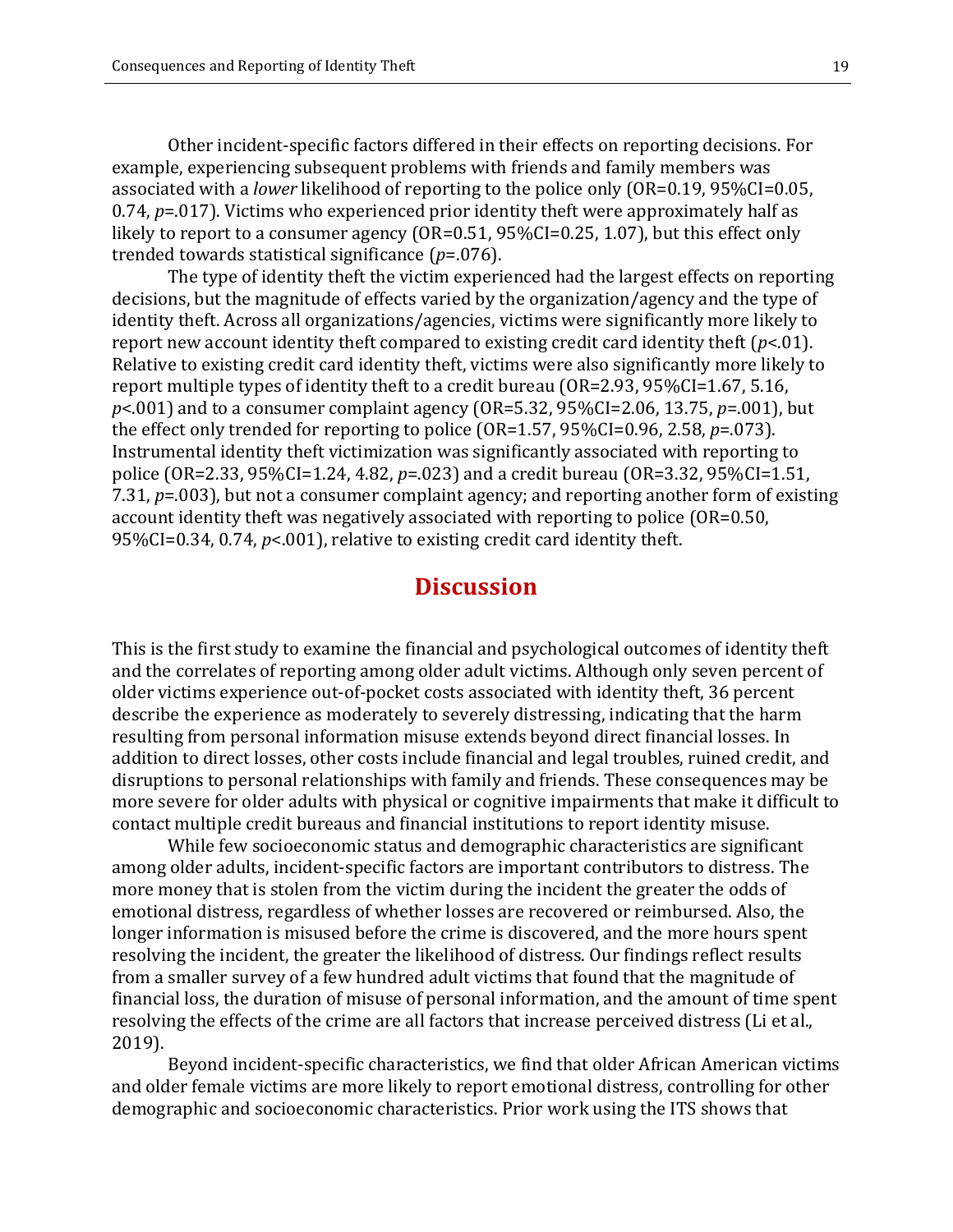Holtfreter, 2017), and Burnes, DeLiema and Langton (2020) found that African American respondents were 58 percent more likely to report instrumental identity theft relative to other race and ethnic groups. This subtype of identity theft may be particularly stressful for victims because it involves using the victim's personal identity to obtain benefits and services that the victim is entitled to, such as healthcare, tax refunds, and enrollment in government programs. The higher prevalence of instrumental identity theft in African American communities may help account for their higher levels of distress, although this particular subtype of identity theft was not associated with higher levels of distress when controlling for race and ethnicity.

We find that the poorest older Americans are more likely to suffer out-of-pocket costs. Specifically, older Americans experiencing poverty are 3.1 times as likely to suffer a personal financial burden relative to those who live at 501 percent FPL or more, even after accounting for the type of identity theft and whether the victim contacted their financial institution about the incident. Consistent with findings from the general US adult population (Copes et al., 2010; Reynolds, 2020), these results illustrate the importance of social and economic capital in resolving identity theft incidents. To resolve identity theft, the Federal Trade Commission recommends that victims contact their financial institutions or the company involved in the incident, change their passwords, request that money be reimbursed or charges reversed, contact all three credit bureaus to place fraud alerts, and report the incident to authorities. Depending on the severity of the incident, victims may also need to place a freeze on their credit, write to credit bureaus to request corrections to their credit reports, close unauthorized new accounts, write to debt collectors explaining the situation, report to the Social Security Administration, and replace government-issued IDs. These tasks can place a tremendous burden on low-income older adults, many of whom lack access to broadband internet, supportive ties who can advocate on their behalf, or the knowledge and wherewithal to negotiate with powerful financial institutions. Older adults also have lower knowledge of cybersecurity practices to safeguard their identities from continued misuse (Nicholson et al., 2019). Research is needed to determine whether wealthy and/or White older adults are treated differently by their financial institutions when they report identity theft, and whether they are more likely to have account safeguards in place or a client/customer status that increases their odds of being reimbursed.

This is the first study to show the negative impact of identity theft on social relationships after controlling for other victim and incident-level characteristics. Maintaining strong positive social and emotional relationships is critical for health and wellbeing in later life (Cho, Martin, & Poon, 2015; Litwin & Shiovitz-Ezra, 2011). Findings here illustrate that victims who reported that identity theft caused significant problems with family members or friends were five and half times as likely to experience emotional distress, suggesting that identity theft can have severe ramifications for older adults' wellbeing. This finding also highlights how the effects of identity theft can extend beyond the individual victims into their social networks. Qualitative research is needed to understand how identity theft victimization leads to relationship discord and why this is associated with lower odds of reporting. One possibility is that family members blame the older victim for the incident, assuming that they did not keep their personal information secure or that they waited too long to take action. Victim blaming is common in fraud and is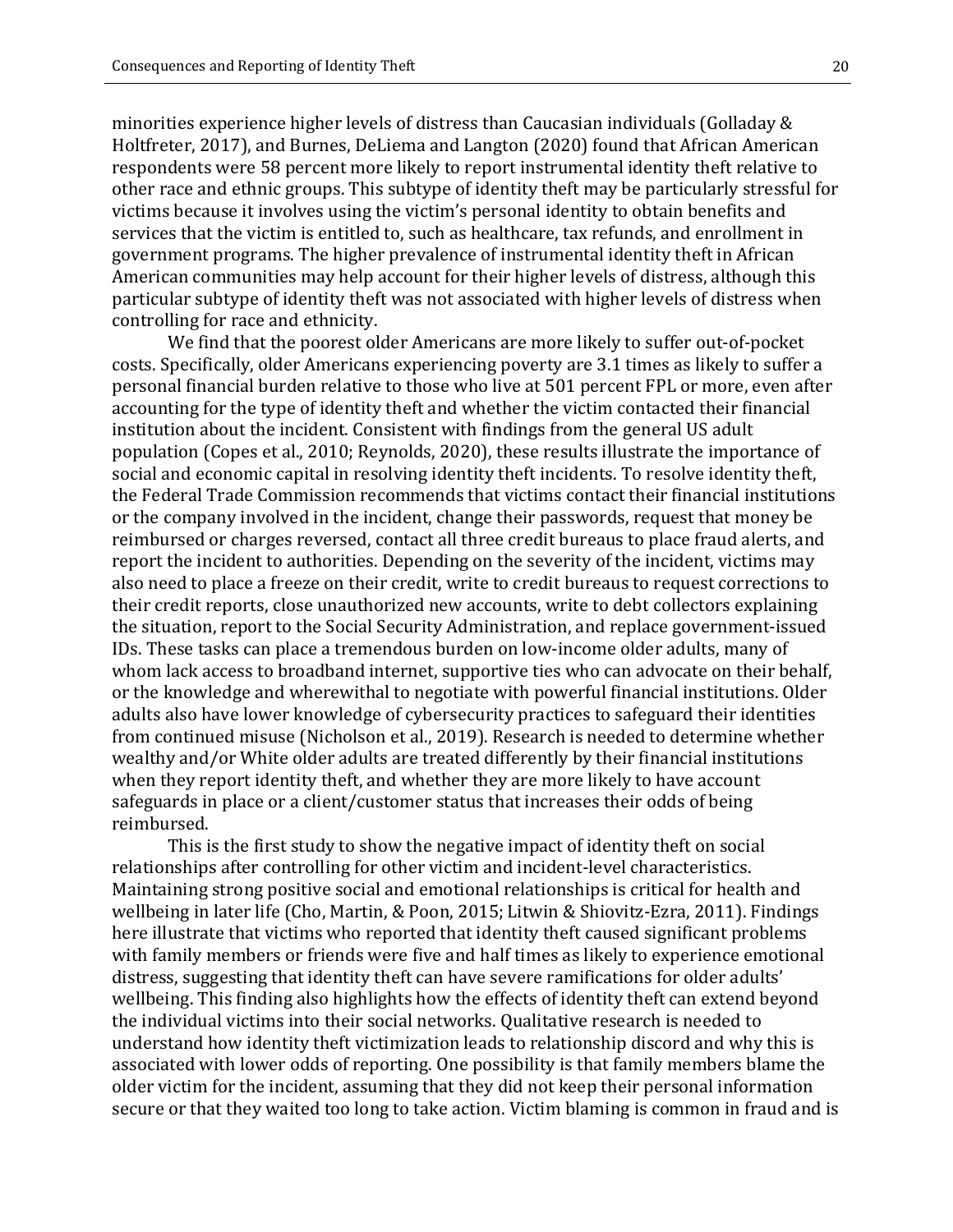likely a driver of low rates of reporting (Cross, 2015; Cross, Richards, & Smith, 2016). Family participation is essential to protecting older adults from identity crimes. Family members can provide account oversight and coach the older person on cybersecurity practices. Future research may address ways that families can better support older adults following identity crimes and help to reduce the stigma of victimization.

Despite high levels of emotional distress, less than seven percent of victims reported to law enforcement or credit bureaus, and even fewer reported to consumer complaint agencies. Different factors were associated with where victims reported, with out-of-pocket costs and problems with friends and family only associated with reporting to law enforcement. This study replicated only some of the findings from prior research on identity theft reporting among adults of all ages. Similar to Reyns and Randa, (2017) who examined reporting among victims ages 17 and older, we found that emotional distress and experiencing out-of-pocket losses were significantly associated with reporting, indicating that the severity of the crime motivates older adults to contact authorities. The type of identity theft was highly associated with the decision to report to different organizations/agencies, with a new account, instrumental, and multiple forms of identity theft more likely to be reported than existing credit card identity theft. Unlike Reyns and Randa, (2017) and Weijer, Leukfeldt, and Bernasco (2019), we found that among older adults, those with an associate's degree were more likely than those with less than a high school degree to report to law enforcement and a credit bureau and that those living in poverty were less likely to report than wealthy older adults. This could indicate that more educated and wealthy older adults are either more confident in law enforcement response or that they have greater sources of support to assist with contacting authorities. Unlike prior studies, we found no associations between race, ethnicity, income, and urbanicity, and the decision to report to any organization/agency.

The Covid-19 pandemic created new risks of identity theft as many older adults turned to the internet to meet their shopping, banking, and even healthcare consultation needs. Identity theft was particularly prevalent in 2020 following the steep rise in joblessness. International criminals filed for US unemployment benefits using the stolen identities of US citizens, siphoning off approximately \$36 billion from the program, or 10 percent of all funds expended for unemployment benefits under the CARES Act (Office of the Inspector General, 2020). The NCVS-ITS data used in this study were collected prior to the pandemic and it is unknown how these recent crimes affected older adults in particular, and whether they have influenced older adults' confidence in exchanging personal information with the government. Data from the forthcoming 2020 ITS may shed light on how the pandemic affected identity theft incidence and severity during Covid-19.

#### **Implications and future research**

Findings suggest that limiting the extent of losses and reducing the length of time information is misused prior to detection may reduce the emotional toll of identity theft. Older adults in particular should increase surveillance of their identifying information by using identity protection software, two-step authentication features, signing up for credit alerts, and applying low spending limits on credit cards. Other personal protection behaviors such as routinely changing passwords, making passwords complicated and varying them for each account, monitoring financial transactions, and locking up or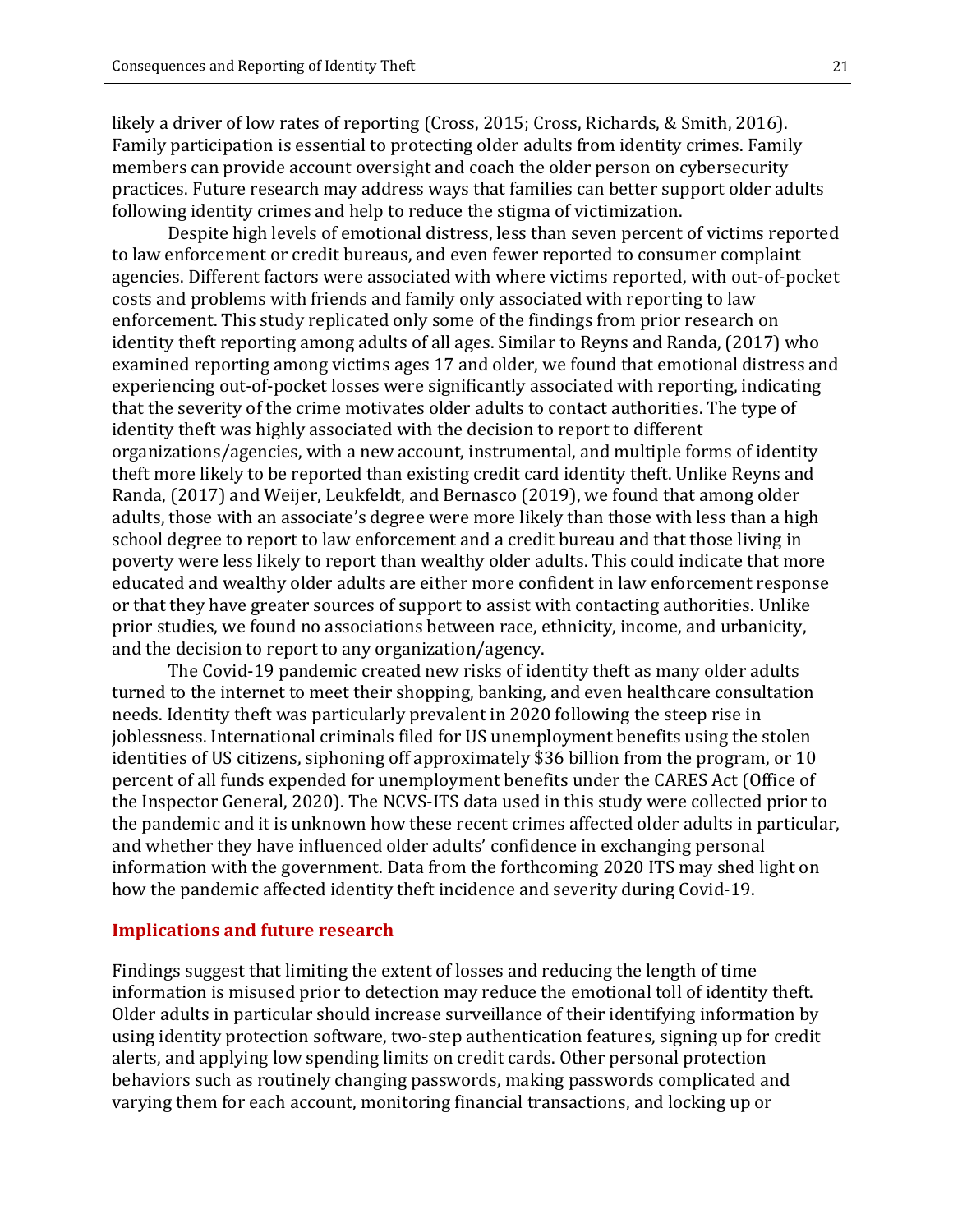shredding documents, are also important for preventing identity theft (Burnes, DeLiema & Langton, 2020). In addition, financial institutions may see benefit to acting swiftly to stop suspicious transactions before charges can escalate, and organizations should not delay in informing their customers, employees, and law enforcement of data breaches that involve personal or payment information. Unfortunately, Lacey and Cuganesan (2004) report that a minority of organizations report possible data breaches to law enforcement agencies, suggesting that consumers also fail to learn about potential information exposure.

Some research has explored how identity theft might affect consumers' trust in the marketplace, particularly their confidence and willingness to engage in online transactions (Chakraborty et al., 2016; Roberts, Indermaur, & Spiranovic, 2013). Avoiding the transfer of personal information online is near impossible in today's society, as most companies and government agencies rely on the internet to do business with consumers. Future research should examine how identity theft victimization affects older consumers' trust in government agencies and other institutions, and whether it impacts online shopping and sharing of personal information in online environments.

#### **Limitations**

Although the ITS is one of the most comprehensive sources of data on identity theft, the survey excludes individuals with severe cognitive impairment and those who live in institutional settings (e.g., psychiatric care, long-term care, nursing homes). The impacts of identity theft on these vulnerable older adults are not known, although victim research on fraud indicates that cognitive decline and dementia are correlates of increased risk (Boyle et al., 2019). Unfortunately, the ITS does not include measures of whether older adults may be experiencing cognitive decline or other mental or physical health conditions that could impact distress and the ability to recover losses. Moreover, the ITS uses a one-year reference period and it may be difficult for older victims with cognitive impairment to accurately remember details of the incident and how they felt about it. Identity theft is an unusual crime in that the consequences, such as diminished credit scores or unexplained credit card charges, may be overlooked by some victims and therefore underreported. Finally, although the survey has relatively high response rates and no strong evidence of bias, it is possible that older adults who refuse to participate in the NCVS or the ITS may be more reluctant to provide personal information in a survey because they have experienced identity theft previously. This would mean that more victims are in the nonresponse group are not represented in the data.

# **Conclusion**

Findings from this study largely align with other studies that examine the impact of identity theft victimization on adults of all ages, although older adults may present additional vulnerabilities, such as cognitive decline and isolation, which could increase their risk of serious outcomes. Also, older adults' patterns of reporting to law enforcement differ from patterns found in prior research using samples of victims of all ages. New programs and services are needed to help older victims recover, with a particular focus on low- income people and those who lack the ability to advocate for themselves. Advocates may assist older victims with contacting multiple financial institutions and credit bureaus, filing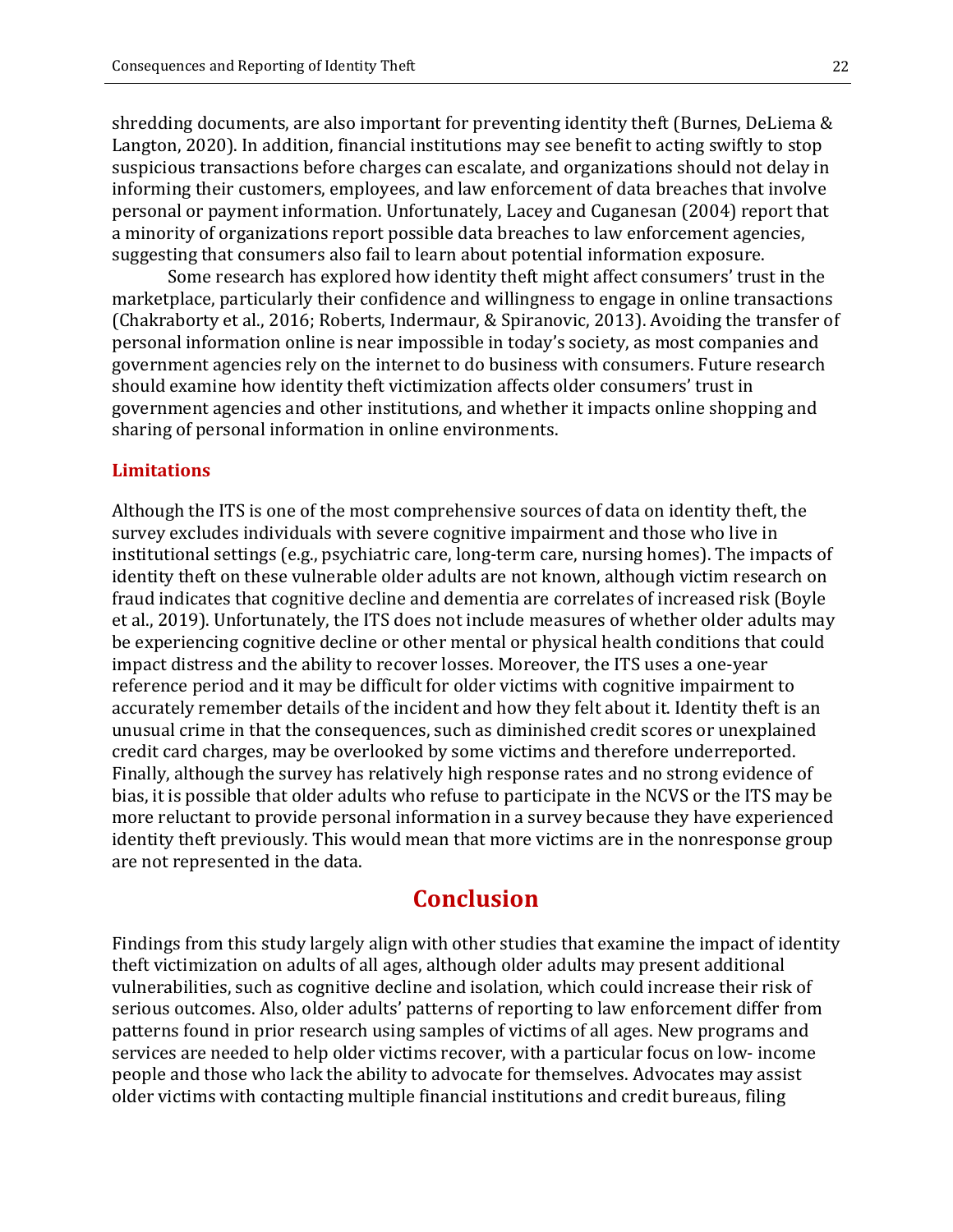complaints, and freezing their credit. Additional services might include victim support groups and other psychological resources, as well as to information for family caregivers on how to support older victims. Future research should assess whether cybersecurity training can help older adults secure their identity information and reduce their risk of future identity crimes.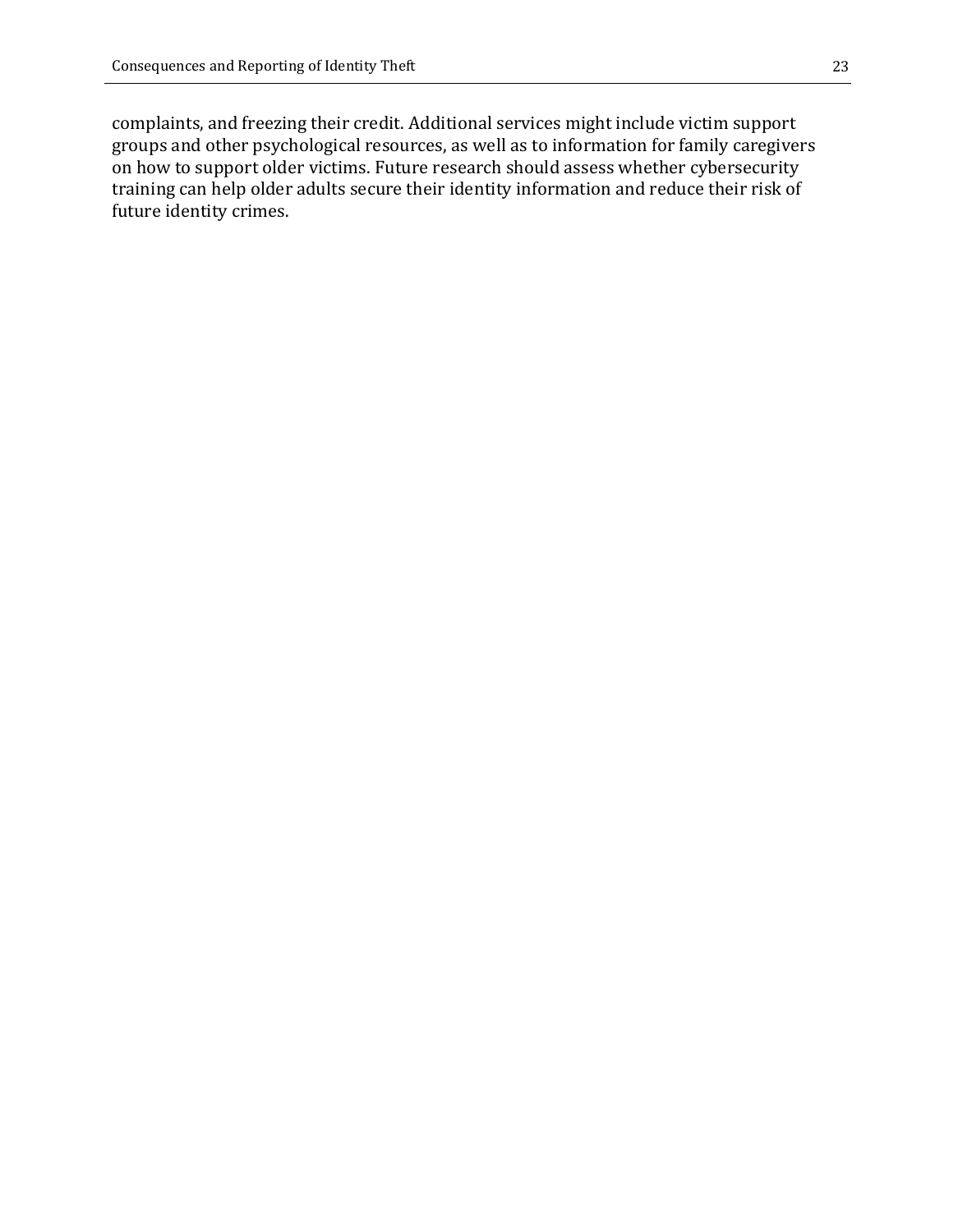# **References**

- Administration for Community Living. (2018). *2017 profile of older Americans*. Administration on Aging (AoA), Administration for Community Living, U.S. Department of Health and Human Services. Available at https://acl.gov/sites/default/files/Aging%20and%20Disability%20in%20America /2017OlderAmericansProfile.pdf
- Acierno, R., Hernandez-Tejada, M. A., Anetzberger, G. J., Loew, D., & Muzzy, W. (2017). The National Elder Mistreatment Study: an 8-year longitudinal study of outcomes. *Journal of elder abuse & neglect*, *29*(4), 254-269.
- Bearden, W. O., & Mason, J. B. (1984). An investigation of influences on consumer complaint reports. *ACR North American Advances*, *11*, 490-495.
- Boyle, P. A., Yu, L., Schneider, J. A., Wilson, R. S., & Bennett, D. A. (2019). Scam awareness related to incident Alzheimer dementia and mild cognitive impairment: A prospective cohort study. *Annals of Internal Medicine*, *170*(10), 702-709.
- Burnes, D., DeLiema, M., & Langton, L. (2020). Risk and protective factors of identity theft victimization in the United States. *Preventive medicine reports*, *17*, 101058.
- Button, M., Lewis, C., & Tapley, J. (2014). Not a victimless crime: The impact of fraud on individual victims and their families. *Security Journal*, *27*(1), 36-54.
- DeLiema, M. (2018). Elder fraud and financial exploitation: Application of routine activity theory. *The Gerontologist*, *58*(4), 706-718.
- Dong, X., & Simon, M. A. (2013). Elder abuse as a risk factor for hospitalization in older persons. *JAMA Internal Medicine*, *173*(10), 911-917.
- Chakraborty, R., Lee, J., Bagchi-Sen, S., Upadhyaya, S., & Rao, H. R. (2016). Online shopping intention in the context of data breach in online retail stores: An examination of older and younger adults. *Decision Support Systems*, *83*, 47-56.
- Cho, J., Martin, P., & Poon, L. W., & Georgia Centenarian Study. (2015). Successful aging and subjective well-being among oldest-old adults. *The Gerontologist*, *55*(1), 132-143.
- Copes, H., Kerley, K. R., Huff, R., & Kane, J. (2010). Differentiating identity theft: An exploratory study of victims using a national victimization survey. *Journal of Criminal Justice*, *38*(5), 1045-1052.
- Cross, C. (2015). No laughing matter: Blaming the victim of online fraud. *International Review of Victimology*, *21*(2), 187-204.
- Cross, C., Richards, K., & Smith, R. (2016). The reporting experiences and support needs of victims of online fraud. *Trends and Issues in Crime and Criminal Justice*, *518*, 1-14.
- Federal Trade Commission. (1998). Identity Theft and Assumption Deterrence Act. Washington, DC: Federal Trade Commission. https://www.ftc.gov/node/119459
- Federal Trade Commission. (2020). *Protecting older consumers 2019-2020: A report of the Federal Trade Commission.* Available at https://www.ftc.gov/reports/protectingolder-consumers-2019-2020-report-federal-trade-commission
- FINRA Investor Education Foundation. (2015). *Non-traditional costs of financial fraud.* Applied Research and Consulting. Available at https://www.finrafoundation.org/files/non-traditional-costs-financial-fraud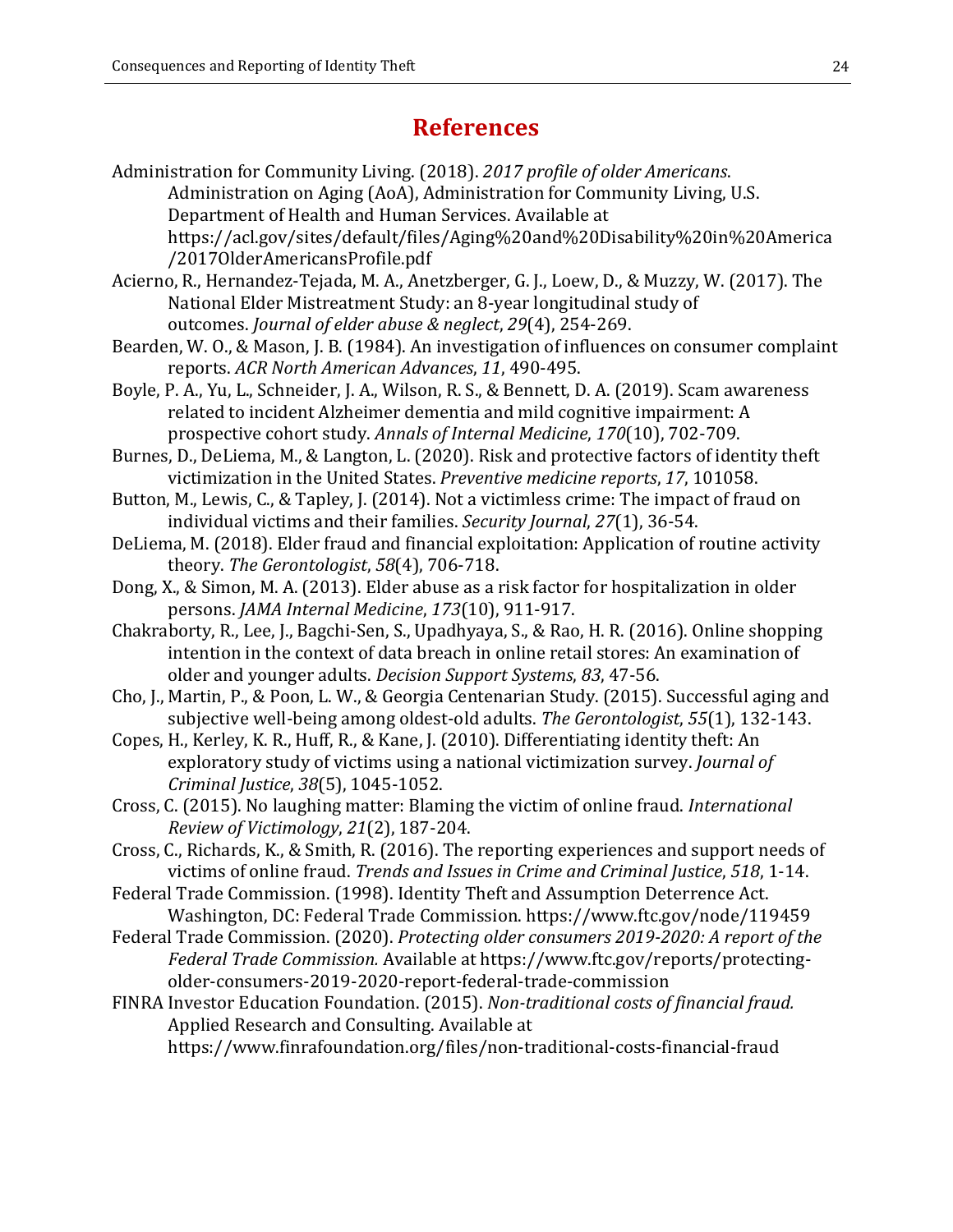- Gale, W. G., Gelfond, H., Fichtner, J. J., & Harris, B. H. (2020). *The wealth of generations, with special attention to the millennials* (No. w27123). National Bureau of Economic Research.
- Golladay, K. A. (2017). Reporting behaviors of identity theft victims: An empirical test of Black's theory of law. *Journal of Financial Crime, 24*(1) 101-117.
- Golladay, K., & Holtfreter, K. (2017). The consequences of identity theft victimization: An examination of emotional and physical health outcomes. *Victims & Offenders*, *12*(5), 741-760.
- Haendler, C., & Heimer, R. (2021). The Financial Restitution Gap in Consumer Finance: Insights from Complaints Filed with the CFPB. *Available at SSRN*. https://www.consumerfinancemonitor.com/wpcontent/uploads/sites/14/2021/02/Financial-Restitution-Gap-in-Consumer-Finance-Boston-College-study-2021.pdf
- Hall, J.E., Karch, D.L., & Crosby, A.E. (2016). *Elder abuse surveillance: Uniform definitions and recommended core data elements for use in elder abuse surveillance, version 1.0.*  Atlanta, GA: National Center for Injury Prevention and Control, Centers for Disease Control and Prevention.
- Halvorsen, J. L., & Møkkelgård, P. J. (2018). Financial literacy and other determinants of consumer complaint behavior: An empirical study utilizing the CFPB's complaint database (Master's thesis). Available at https://openaccess.nhh.no/nhhxmlui/bitstream/handle/11250/2585500/masterthesis.PDF?sequence=1&isAllowe  $d=v$
- Harrell, E., Langton, L., Berzofsky, M., Couzens, L., & Smiley-McDonald, H. (2014). *Household Poverty and Nonfatal Violent Victimization, 2008-2012*. Bureau of Justice Statistics. Available at: https://www.bjs.gov/content/pub/pdf/hpnvv0812.pdf.
- Harrell, E. (2019). *Victims of Identity Theft, 2016.* Bureau of Justice Statistics. Available at https://www.bjs.gov/content/pub/pdf/vit16.pdf
- Lacey, D., & Cuganesan, S. (2004). The role of organizations in identity theft response: The organization–individual victim dynamic. *Journal of Consumer Affairs*, *38*(2), 244-261.
- Lachs, M. S., Williams, C. S., O'brien, S., Pillemer, K. A., & Charlson, M. E. (1998). The mortality of elder mistreatment. *JAMA*, *280*(5), 428-432.
- Li, Y., Yazdanmehr, A., Wang, J., & Rao, H. R. (2019). Responding to identity theft: A victimization perspective. *Decision Support Systems*, *121*, 13-24.
- Litwin, H., & Shiovitz-Ezra, S. (2011). Social network type and subjective well-being in a national sample of older Americans. *The Gerontologist*, *51*(3), 379-388.
- Morganosky, M. A., & Buckley, H. M. (1987). Complaint behavior: Analysis by demographics, lifestyle, and consumer values. *ACR North American Advances, 14,* 223-226.
- Nicholson, J., Coventry, L., & Briggs, P. (2019). If it's important it will be a headline. Cybersecurity information seeking in older adults. In *Proceedings of the 2019 CHI Conference on Human Factors in Computing Systems* (pp. 1-11).
- Office of the Inspector General. (2020). *Top management and performance challenges facing the U.S. Department of Labor.* Available at https://www.oig.dol.gov/public/DOL%202020%20Top%20Management%20and% 20Performance%20Challenges.pdf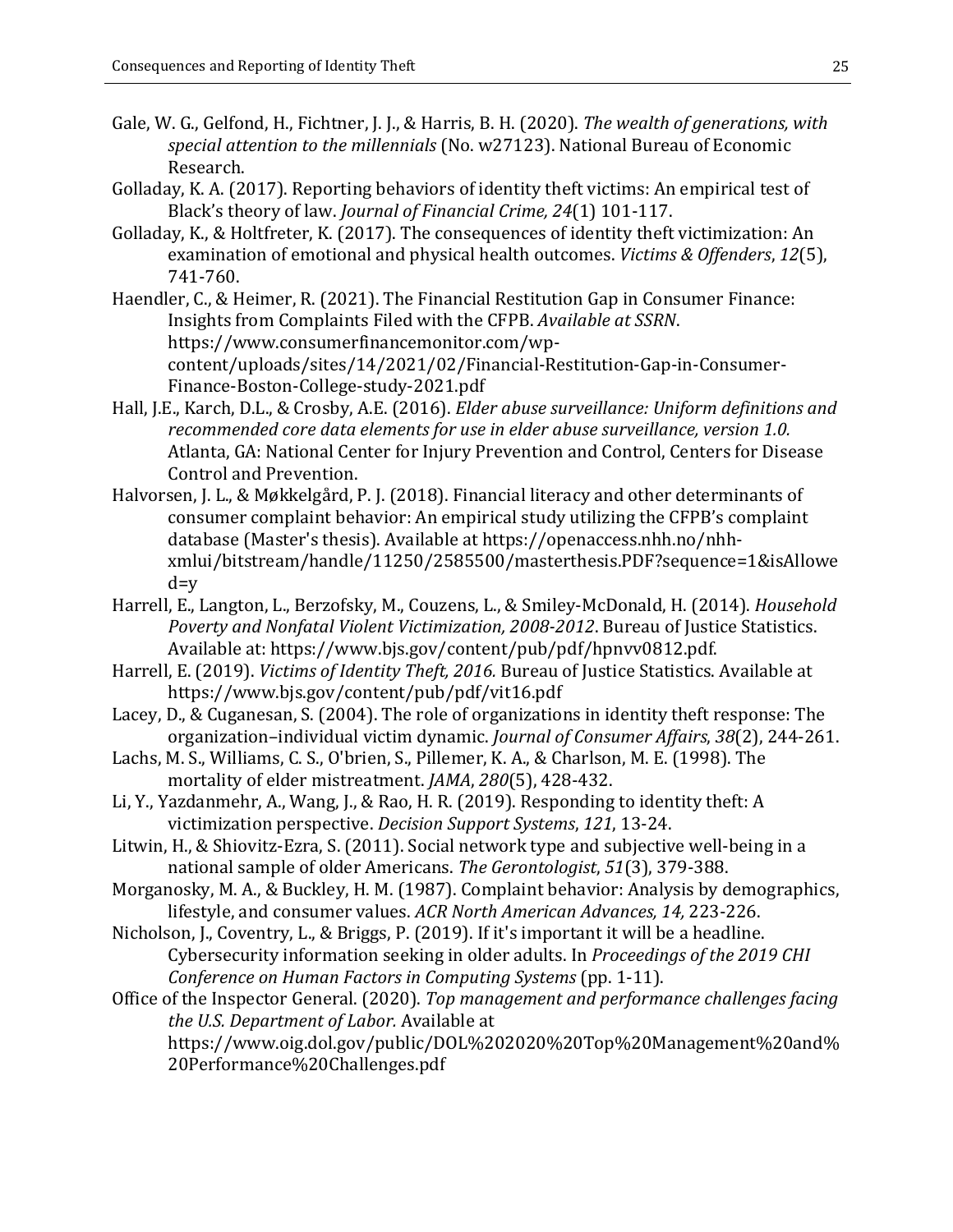- Randa, R., & Reyns, B. W. (2020). The physical and emotional toll of identity theft victimization: A situational and demographic analysis of the National Crime Victimization Survey. *Deviant Behavior*, *41*(10), 1290-1304.
- Reynolds, D. (2020). The differential effects of identity theft victimization: How demographics predict suffering out-of-pocket losses. *Security Journal*, 1-18. https://doi.org/10.1057/s41284-020-00258-y
- Reyns, B. W., & Randa, R. (2017). Victim reporting behaviors following identity theft victimization: Results from the national crime victimization survey. *Crime & Delinquency*, *63*(7), 814-838.
- Roberts, L. D., Indermaur, D., & Spiranovic, C. (2013). Fear of cyber-identity theft and related fraudulent activity. *Psychiatry, Psychology and Law*, *20*(3), 315-328.
- Sharp, T., Shreve-Neiger, A., Fremouw, W., Kane, J., and Hutton, S. (2003). Exploring the psychological and somatic impact of identity theft. *Journal of Forensic Sciences, 49*(1), 1-6. https://doi.org/10.1520/JFS2003178
- United States Department of Justice. Office of Justice Programs. Bureau of Justice Statistics. (2016). National Crime Victimization Survey: Identity Theft Supplement Codebook, 2016. Ann Arbor, MI: Inter-university Consortium for Political and Social Research [distributor], 07-12-2021. https://doi.org/10.3886/ICPSR36829.v2
- United States Department of Justice. Office of Justice Programs. Bureau of Justice Statistics. (2018). National Crime Victimization Survey: Identity Theft Supplement Codebook, 2018. Ann Arbor, MI: Inter-university Consortium for Political and Social Research [distributor], 04-05-2021. https://doi.org/10.3886/ICPSR37923.v1
- van de Weijer, S. G., Leukfeldt, R., & Bernasco, W. (2019). Determinants of reporting cybercrime: A comparison between identity theft, consumer fraud, and hacking. *European Journal of Criminology*, *16*(4), 486-508.
- Wu, Y., Sun, I. Y., & Triplett, R. A. (2009). Race, class or neighborhood context: which matters more in measuring satisfaction with police?. *Justice quarterly*, *26*(1), 125- 156.